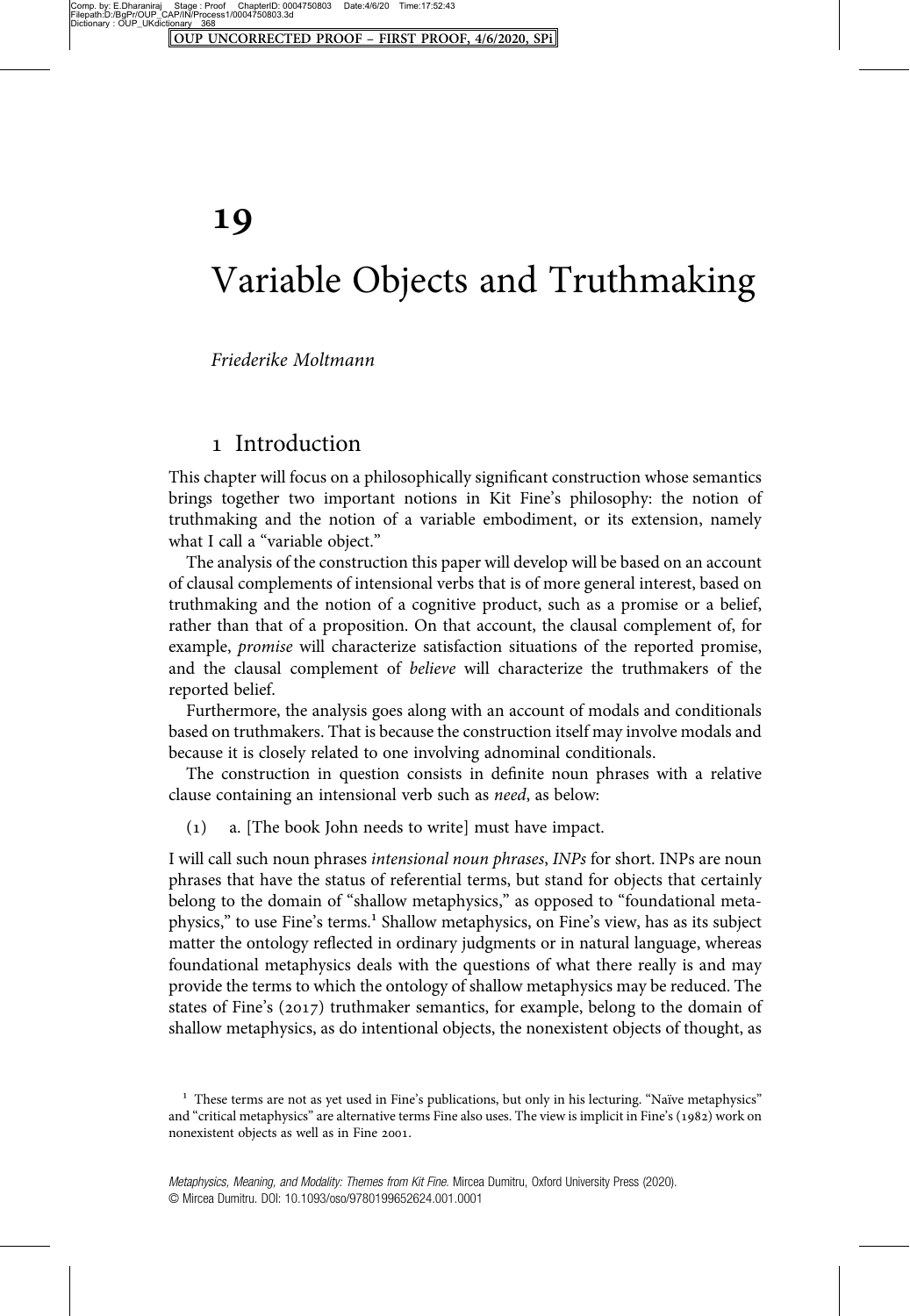### **OUP UNCORRECTED PROOF – FIRST PROOF, 4/6/2020, SPi**

INTRODUCTION 369

in Fine's earlier work  $(1982)$ . The latter are related to the sorts of entities INPs stand for, yet they are, as we will see, fundamentally different from them.

A range of criteria indicate that INPs are indeed referential terms and as such stand for objects in the ontology that natural language immediately reflects, the domain of shallow metaphysics. For example, INPs can be antecedents of anaphora in a subsequent sentence, as in the continuation of  $(1a)$  below:

() b. It must be widely read.

Moreover, INPs can describe the bearers of tropes (or particularized properties), such as the quantitative length trope below:

() c. The length of the application John needs to write is five pages.

This chapter will develop an account according which INPs stand for variable objects. More precisely, they stand for entities that have manifestations as "ordinary" objects in different circumstances and perhaps lack manifestations in the actual circumstance. Moreover, the variable objects in question have manifestations in those and just those circumstances that are exact truthmakers of entities such as John's need in (a). They are variable objects based on entities needs.

The role of truthmakers assigned in the semantics of described by INPs will be part of a more general account of the meaning of clausal complements of intensional verbs based on truthmaking. While truthmakers will be conceived as exact truthmakers, as in Fine's (2012, 2017) recent work on truthmaking, the truthmaking relation will primarily be viewed as a relation between a situation and a cognitive product, an entity of the sort of a need, a claim, a belief, or a desire, rather than a relation between a situation or state and a sentence.

The notion of a variable object is an extension of Fine's (1999) notion of a variable embodiment. Fine's theory of variable embodiments as formulated in Fine (1999) is about entities that may have different manifestations at different times. The term "variable object," as used in this chapter, is meant to apply to entities that have different manifestations as different objects at different times and in different worlds or situations.<sup>2</sup> Fine's (1999) notion of a variable embodiment was in the first place meant to account for material objects that allow for a replacement of their parts without loss of identity, such as organisms and artifacts (as well as other sorts of objects allowing for change, such as laws). Variable objects of the sort "the paper John needs to write" seem far removed from entities like organisms and artifacts, which are much more obviously part of our commonsense ontology. However, there are good reasons to attribute to the variable objects described by INPs the status of objects as well, in particular in view of the fact that they serve as bearers of tropes and

<sup>&</sup>lt;sup>2</sup> The notion of a variable object differs from that of an arbitrary object (Fine 1985), both in its purpose and in its conception. Arbitrary objects were introduced as semantic values of variables and possibly E-type anaphora, By contrast, the notion of a variable object is an extension of the notion of a variable embodiment, which was meant to account for objects permitting change. Unlike variable objects, arbitrary objects are not (or not generally) associated with a function from circumstances to objects, but rather with a function mapping the object itself to ordinary objects as its values.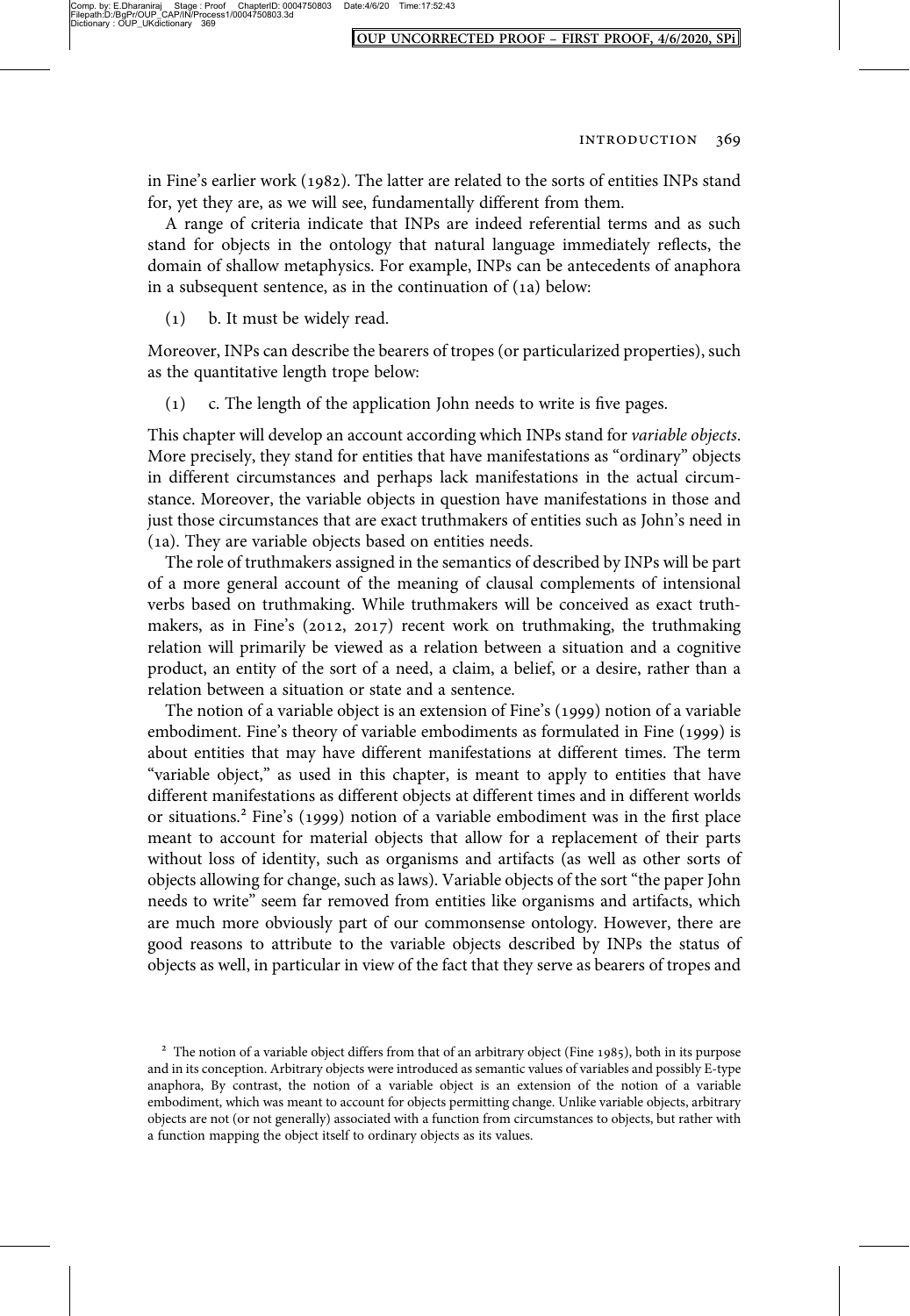are subject to ontological conditions shared by variable embodiments of the more familiar sort.

I will first briefly present Fine's theory of variable embodiments, adding conditions on when variable embodiments bear tropes. I then argue in favor of treating INPs as standing for variable embodiments rather than individual concepts, as would be tempting within the more standard semantic (Montagovian) tradition. The main part of the chapter consists in giving a compositional semantic analysis of INPs within an independently motivated semantics of intensional–verb–clausal–complement constructions based on truthmaking and the notion of a cognitive product. In this context, I show that product-dependent variable objects need to be sharply distinguished from intentional objects, the "nonexistent" objects of thought. Finally, I argue that the very same analysis should be carried over to the construction the gifted mathematician John claims to be, analyzed by Grosu and Krifka (2007) in terms of individual concepts.

# Variable Embodiments

### 2.1 Variable objects and their properties

The notion of a variable embodiment is central notion in Fine's metaphysics and is meant to account for a great variety of "ordinary" objects. A variable embodiment, according to Fine (1999), is an entity that allows for the replacement of constituting matter and thus may have different material manifestations in different circumstances. Organisms and artifacts, in particular, are variable embodiments. They allow for a replacement of constituting matter and thus may have different material manifestations at different times. Variable embodiments are not identical with their constituting matter, but rather are entities associated with a function mapping a time to their material manifestation at the time. Variable embodiments differ from "rigid embodiments," which are entities that do not allow for a replacement of their immediate parts. An example of a rigid embodiment is a token of the word be, which has as its immediate parts a token of  $b$  and a token of  $e$ , neither of which can be replaced without loss of identity. A slightly more controversial example of a variable embodiment that Fine (1999) suggests is "the water in the river." The water in the river, conceived as a variable embodiment, will have different realizations as different water quantities at different times.

To account for their modal properties, variable embodiments should be associated not just with a function from times to material manifestations, but with a function mapping pairs consisting of a time and a world to material manifestations—or more generally mapping circumstances to material manifestations. Moreover, in view of the construction this chapter focuses on, the notion of a variable embodiment will be generalized to that of a variable object, an entity associated with a function from circumstances to material realizations or entities that themselves may be variable embodiments. Within the spirit of the general approach, I will also introduce a further extension of the notion of a variable embodiment, allowing variable objects to be associated with a function from truthmaking situations to entities in those situations. The situations will be situations that satisfy particular conditions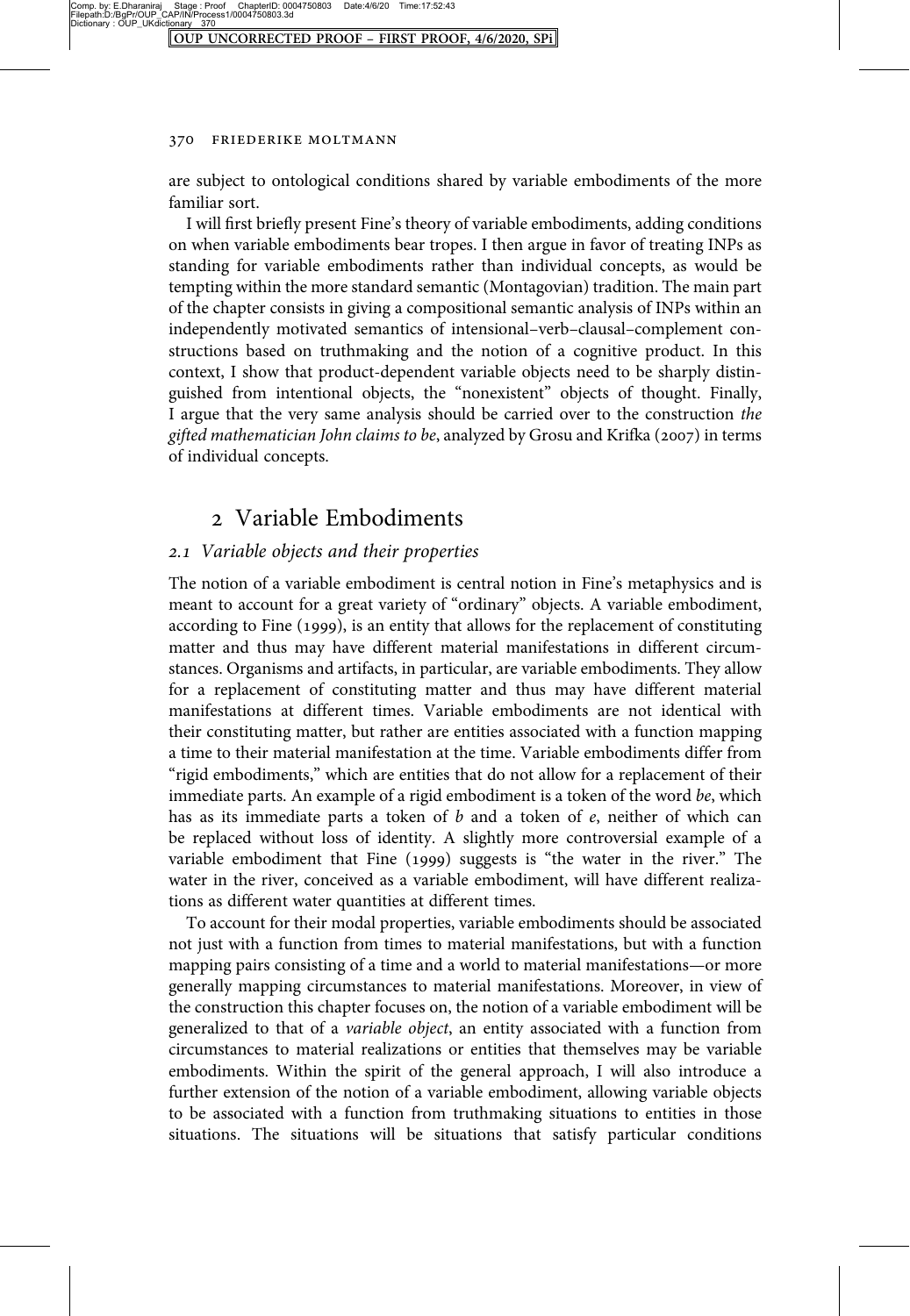### **OUP UNCORRECTED PROOF – FIRST PROOF, 4/6/2020, SPi**

### VARIABLE EMBODIMENTS 371

associated with an event or state described in the sentence. The notion of a variable object will thus be connected with a semantics based on truthmaking.

Variable embodiments generally have properties derivatively, on the basis of their manifestations. In particular, a variable embodiment exists at a time in a world just in case it has a manifestation at that time in that world. Moreover, a variable embodiment shares its location at a time in a world with that of its manifestation at the time in that world, provided it has a manifestation at that time in that world. Finally, a variable embodiment "inherits" time- and world-relative properties from its manifestations in the relevant circumstances. These conditions will have to be generalized so that they can also apply to situations, involving only a partial specification of entities with properties. This means that the inheritance of locational and other properties by a variable object in a situation i need to be made conditional upon the manifestation of the variable object having the properties or other properties in i. Thus, variable objects are subject to the following conditions, which generalize the conditions on variable embodiments of Fine  $(1999)$  from entities associated with functions from times to manifestations to entities associated with functions from circumstances i (which may consist of times, worlds, pairs of times and worlds, or situations) to manifestations (which themselves may be rigid or variable embodiments or variable objects):

- () a. Existence: A variable object o exists in a circumstance i iff o has a manifestation in i.
	- b. Location: If a variable object o exists in a circumstance i, then o's location in i is that of its manifestation in i if its manifestation in i has a location in i.
	- c. Property Inheritance 1: If a variable object o exists in a circumstance i, then o has a (world- or time-relative) property P in i if o's manifestation in i has P in i.

 $(2c)$  does not yet account for all the properties a variable object may have. It only accounts for its "local properties." In addition to local properties, which are obtained in the way of  $(2c)$ , variable objects may have "global properties," that is, properties that they may have on the basis of several of their manifestations at different times, for example properties of change, rise, or increase.

Variable objects moreover may have properties that are not time- or worldrelative. A variable object may have a property in a time- and world-independent way in virtue of all its manifestations having that property. This requires a second condition of property inheritance:

(2) d. Property Inheritance 2: A variable object o has a property P (circumstanceindependently) if all of o's manifestations have P in all the circumstances in which they exist and are specified for either P or not P.

A circumstance-independent property can nonetheless be attributed to a variable object relative to a particular circumstance, assuming that having a property circumstance-independently implies having it in all circumstances. There are certain properties that by nature can be borne only circumstance-independently, for example formal properties such a being an object or being self-identical.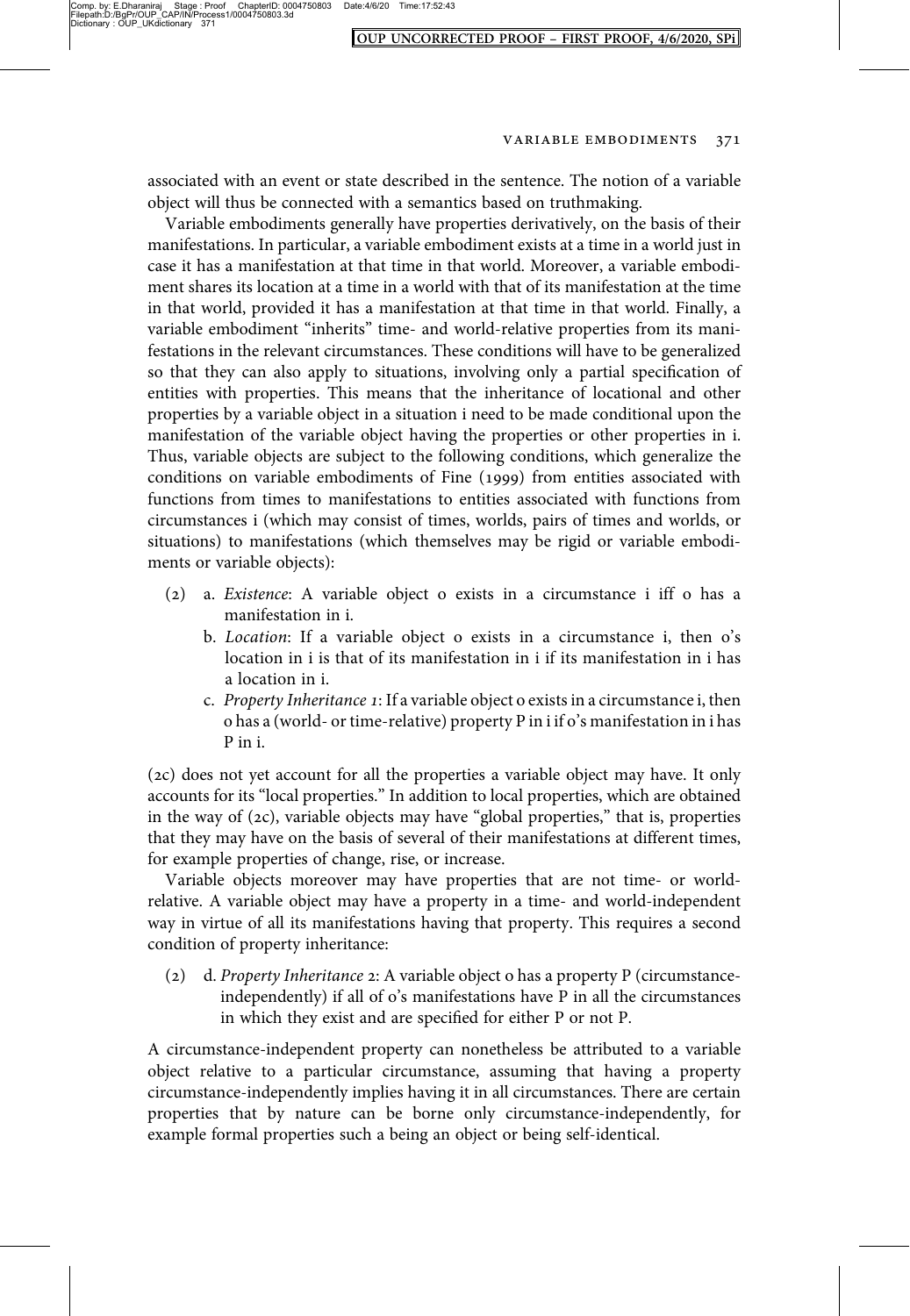Variable objects are associated with a (partial) function from circumstances to manifestations, but they are not identical to such a function. This is why variable objects can bear properties of concrete objects, unlike abstract functions. This is also why variable objects are able to act as bearers of tropes, being individuals (that is, of type e) rather than higher-level semantic values of the type of functions (that is of type  $\langle s, e \rangle$ .

"Ordinary" objects that are variable embodiments do not generally stand in a  $1-1$ relation to functions from circumstances to manifestations: not any function from circumstances to manifestations corresponds to a variable object, but rather variable embodiments are driven by various conditions, such as those on shape and continuity. Fine's theory of variable embodiments frequently faces the criticism of being too generous in what objects it allows; the theory as it stands permits any function from circumstances to entities to be the function associated with a variable embodiment.<sup>3</sup> Yet natural language appears to permit reference to a significant range of variable objects. The variable objects natural language allows reference are special, though, in that they are rather strictly tied to the compositional semantics of the constructions in question, rather than fulfilling conditions of individuation independently of it. Variable objects thus appear to be part of a particular construction-driven shallow ontology.

Fine himself (p.c.) meant to apply the notion of a variable embodiment to functional NPs, of the sort the president of the USA, as this would allow for an account of functional noun phrases of type e, while avoiding treating their referents as abstract functions. Fine himself (p.c.) also thought of applying the theory of variable embodiments to NPs with intensional relative clauses such as the book John needs to write, which is of course what this chapter has set out to do. "The book John needs to write" as a variable embodiment does not have a manifestation in the actual circumstances, but only in nonfactual circumstances in which John's needs are fulfilled.

Treating the semantic value of an INP as a variable object immediately accounts for the obligatory presence of a modal, what I will call, following Grosu and Krifka (2007), the Modal Compatibility Requirement, MCR for short. The MCR is illustrated in the contrast between  $(3a)$  and  $(3b)$ :

- () a. The book John needs to write must/may have a greater impact than the book he has already written
	- b. ??? The book John needs to write has a greater impact than the book he has already written

The modal in (3a) permits predicating the predicate of a manifestation in a circumstance other than the actual one. Its obligatory presence with variable objects without actual manifestations follows from Property Inheritance 1: it is only in the presence of a modal that the context of evaluation for the predicate can be shifted to nonfactual circumstances in which the variable object has manifestations falling under the predicate in those circumstances.

<sup>&</sup>lt;sup>3</sup> See, for example, Koslicki 2008. However, Fine (p.c.) clarifies that the theory of procedural postulationalism, yet to be fully developed, is meant to deal with the problem.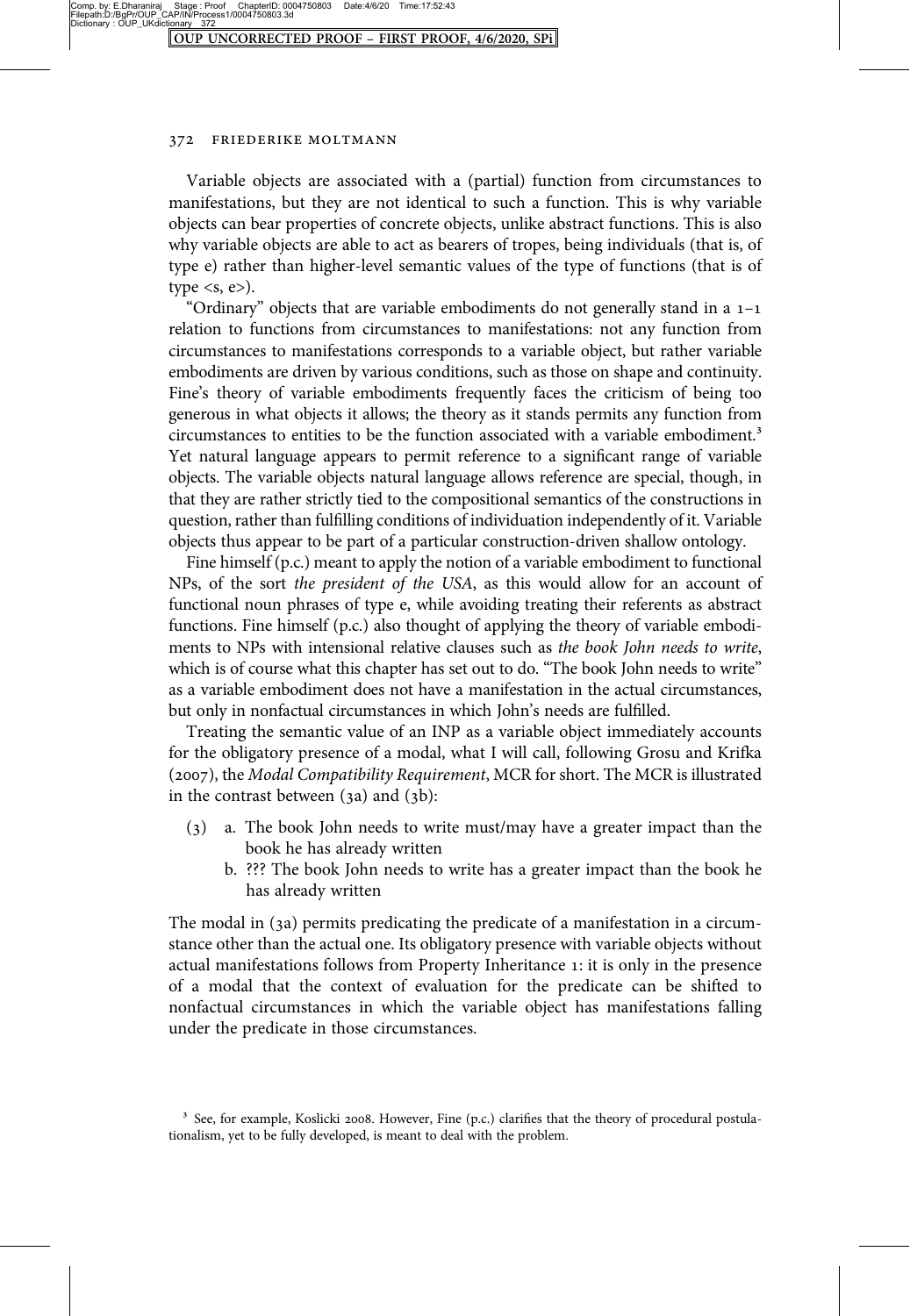#### **OUP UNCORRECTED PROOF – FIRST PROOF, 4/6/2020, SPi**

### VARIABLE EMBODIMENTS 373

### 2.2 Variable objects and criteria for objecthood

Let us first look more closely at the motivations of applying the notion of a variable object to the semantics of functional noun phrases. The standard semantic account of such noun phrases in linguistic semantics is to take them to stand for individual concepts, functions from possible worlds and times to entities. Making use of individual concepts, the president of the USA in  $(4a)$  will stand for a function mapping a world w and time t to the individual that is the president of the USA in w at t. Similarly, the temperature in  $(4b)$  on that account will stand for a function from times to degrees.

- (4) a. The president of the USA is elected every four years.
	- b. The temperature has increased.

Individual concepts have become a standard tool in linguistic semantics since Montague 1973, for the analysis of functional NPs and other constructions. Formally, individual concepts are functions from circumstances to individuals. This does not mean that they act as abstract objects in the domain of entities, objects of type e. Individual concepts rather are the semantic values of noun phrases of type <s, e> rather than of type e. Noun phrases that stand for individual concepts, that is, that are of type <s, e>, contribute a semantic value to the overall compositional meaning of the sentence which is not that of an object acting as an argument of a first-order predicate.

The variable-objects approach, by contrast, takes functional noun phrases to be referential noun phrases, that is, to be of type e, without identifying their referent with an abstract function. One obvious advantage of the variable-objects approach over the individual-concepts approach is that it avoids assigning multiple types to noun phrases and predicates. More importantly, there are several criteria for when a noun phrase is referential and thus stands for an object and they apply to functional noun phrases (and INPs).

One of them is the ability of a noun phrase to act as an antecedent of anaphora (assuming that the latter themselves are referential or of type e). Thus, the functional noun phrases in (4a, b) can act as antecedents of the anaphoric pronouns in the sentences below:

- $(5)$  a. He has enormous responsibilities.
	- b. It won't increase further.

Another criterion for the referentiality of noun phrases is the applicability of predicates expressing object-related properties. Predicates like be elected and increase clearly express properties of ordinary objects, but they are applicable to functional noun phrases as well, as in  $(a<sub>4</sub>,b)$ . This means that on the individual-concepts approach, they would have to be intensional predicates. By contrast, on the variable-objects approach, they would have a single meaning as first-order predicates.

Let us then turn to INPs. On an analysis using individual concepts, the book John needs to write would stand for a function mapping a circumstance in which John fulfills his need to a book written by John in that circumstance. On the variableobjects view, it stands for an entity that has manifestations as books John writes in circumstances fulfilling John's needs.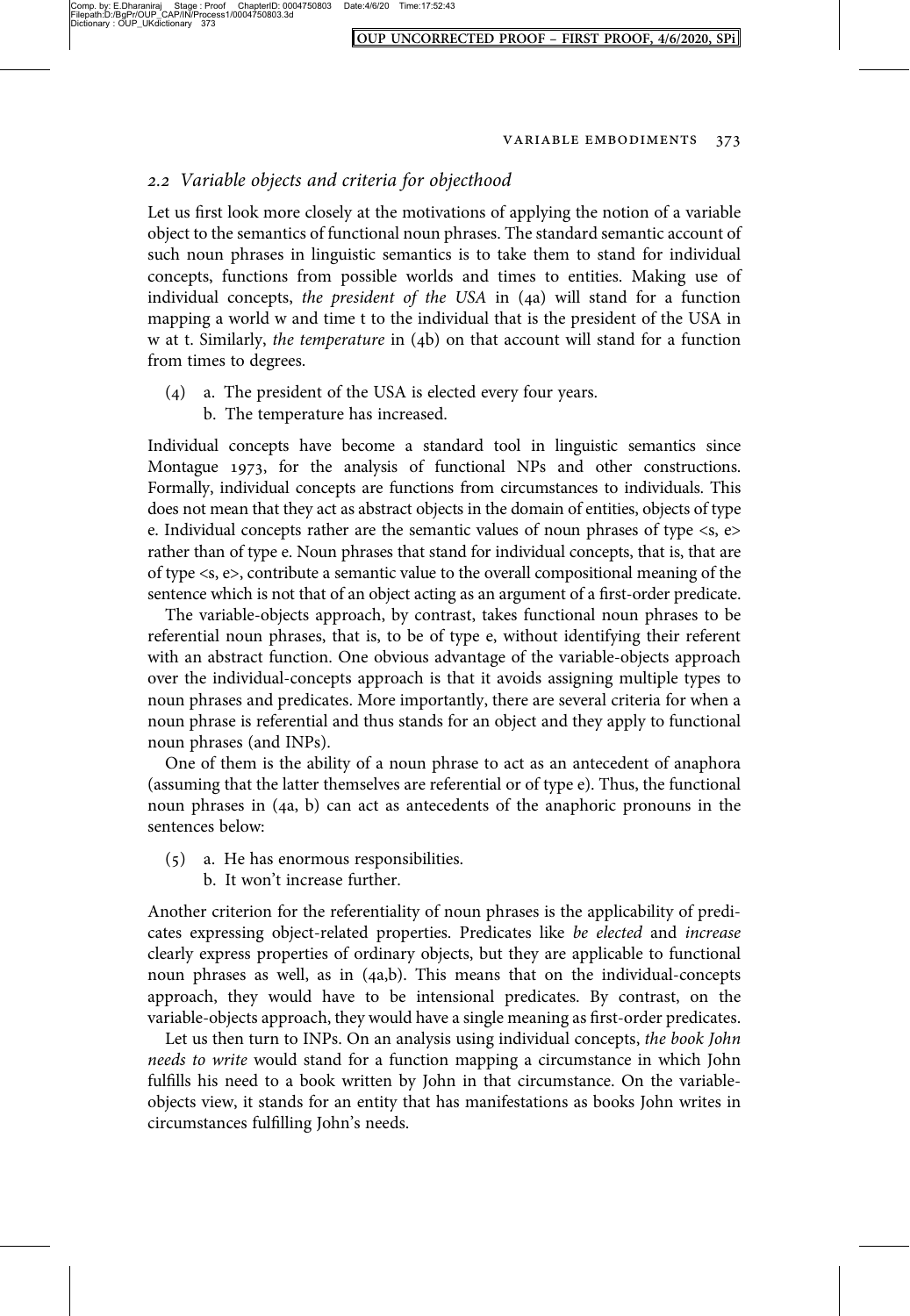INPs meet the same two criteria for referential noun phrases. First, they generally support anaphora, as mentioned in the introduction:<sup>4</sup>

(6) The book John needs to write must have impact. It must be widely read.

Second, INPs allow for object-related predicates, predicates that can hardly be understood as predicates of semantic values of a higher type. Examples are count, describe, and enumerate:

- $(7)$  a. John counted the screws that were missing.
	- b. John described the personnel that the company needed to hire.
	- c. John enumerated the things that he needed to buy.

These predicates apply to INPs in  $(7)$ , most plausibly, with the very same meaning they have when applying to ordinary objects, rather than applying with a derivative meaning to a higher-type semantic value, let's say one that keeps track of the values of a function when applied to different circumstances. In fact, in the question-answer example below count must apply with the very same meaning to ordinary NPs and INPs:

- (8) a. What did John count?
	- b. John counted the legs of the chair and the screws that were missing.

Another important criterion for the semantic value of a noun phrase to have the status of an object rather than a higher-level semantic value is that it can act as the bearer of a trope (that is, a particularized property). Tropes are entities in the world, which means that only objects can be bearers of tropes, not higher-level semantic values. We turn to this criterion now.

### 2.3 Variable objects as bearers of tropes

To show that variable objects can act as bearers of tropes, a number of further remarks about trope-referring terms in natural language are required. Terms of the sort in  $(9)$  are generally taken to refer to tropes (that is, particularized properties) (Williams 1953; Strawson 1959; Woltersdorff 1970; Campbell 1990; Lowe 2006; Mertz 1996):

- () a. the wisdom of Socrates
	- b. the softness of the pillow

Thus, (9a) stands for the particular instantiation of wisdom in Socrates, that is, a wisdom trope that has Socrates as its bearer, and (9b) stands for the instantiation of

⁴ The possibility of anaphora with INPs opens up a new option for treating modal subordination, as below:

 $(1)$  John must write a paper. It should be 10 pp. long.

On the standard treatment of modal subordination, it picks up the discourse referent introduced by  $a$ paper in the preceding sentence so that the discourse referent will be in the scope of a modal quantifying over the same worlds as must in the preceding sentence. On the alternative, variable-objects account, it stands for the variable object "the book John needs to write" and it should serve to access the relevant manifestations of that object. The second option needs to be explored further elsewhere.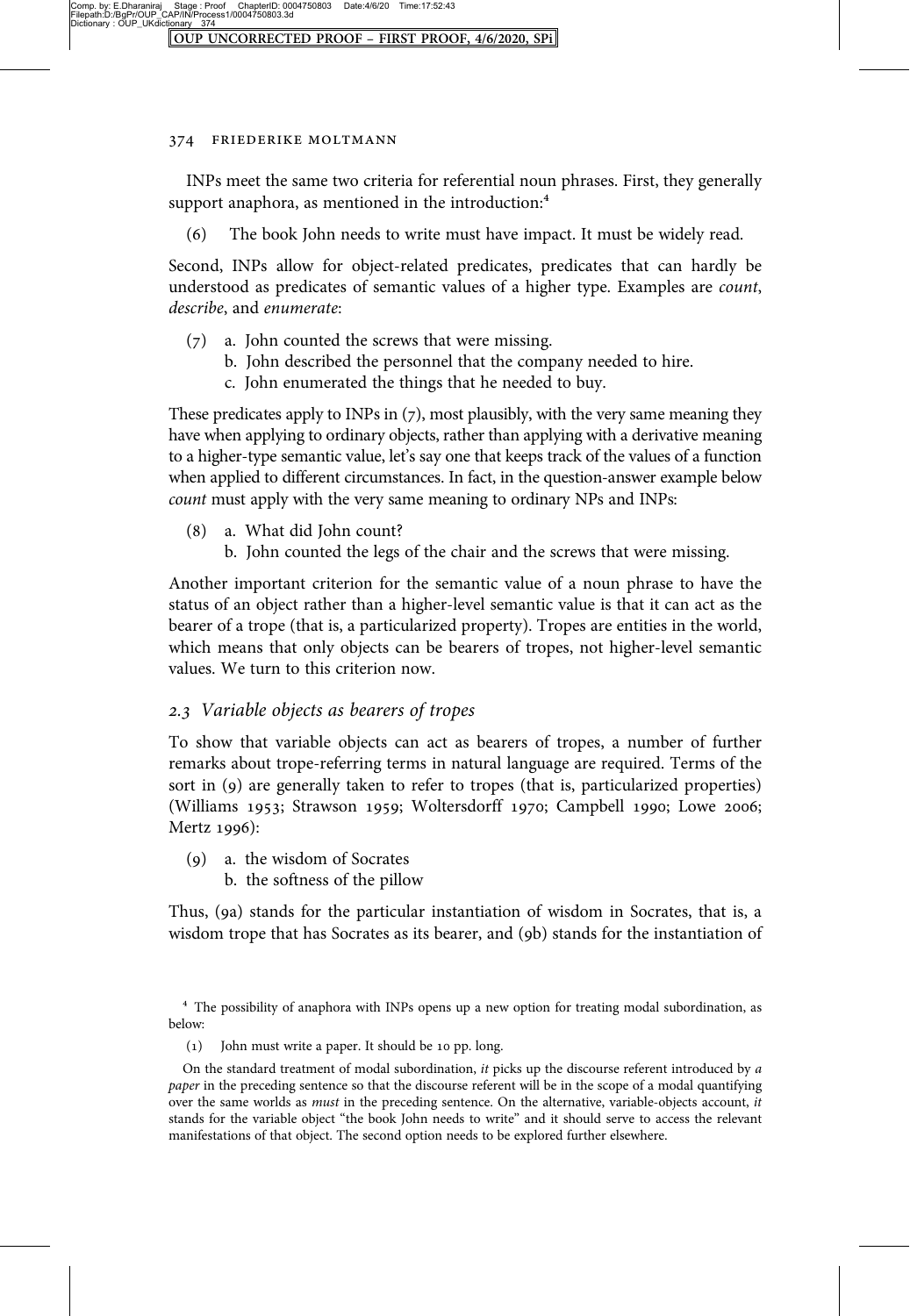### VARIABLE EMBODIMENTS 375

softness in the pillow. While Socrates' wisdom may be exactly similar to, say, Plato's wisdom, it cannot be identical to it.

Also the terms below arguably refer to tropes, namely quantitative tropes, instantiations of properties of the sort being so and so tall, so and so long, or so and so many in an individual (Campbell 1990; Moltmann 2009, 2013b):

- $(10)$  a. the height of the building
	- b. the length of the paper
	- c. the number of planets

The number trope that is "the number of planets" is the instantiation of the property of being eight in the plurality of the planets (Moltmann 2013a, 2013b). As a particularized property, it is not shared by any equally numbered plurality.

Qualitative and quantitative tropes exhibit the very same properties characteristic of tropes. Here are a range of such characteristics that are particularly well-reflected in natural language.

First, tropes are as concrete as their bearers. If a trope has a concrete bearer, it may exhibit properties of concreteness such as being the object of perception (Williams 1953; Campbell 1990; Lowe 2006):

- $(11)$  a. John noticed the simplicity of the dress.
	- b. John observed Mary's politeness.
	- c. John noticed the small number of women that were present.

Tropes may also act as relata of causal relations (Williams 1953):

- $(12)$  a. The heaviness of the bag made Mary exhausted.
	- b. The number of passengers caused the boat to sink.
	- c. The weight of the lamp caused the table to break.

There are other properties of concreteness that tropes may exhibit, such as "description-independence." Description-independence consists in that tropes generally have an internal structure "below" the description used to refer to them. This manifests itself, for example, in the applicability of predicates of description  $(Moltmann 2007):$ 

(13) a. John described Mary's beauty.

Tropes differ in that respect from states and facts, which strictly match the content of a canonical description and thus do not accept predicates of description and comparison (on a natural reading) (Moltmann 2009, 2013b):

 $(13)$  b. ?? John described (the state of) Mary's being beautiful.

Related to description-independence is the ability of tropes to have a measurable extent, allowing, for example, the application of the predicate exceed, which, again, is not applicable, on a natural reading, to states and facts:

- () a. Mary's happiness exceeds Bill's.
	- b. ??? The fact that Mary likes Bill exceeds the fact that Mary is tall.
	- c. ??? The state of Mary's liking Bill exceeds the state of Mary's being tall.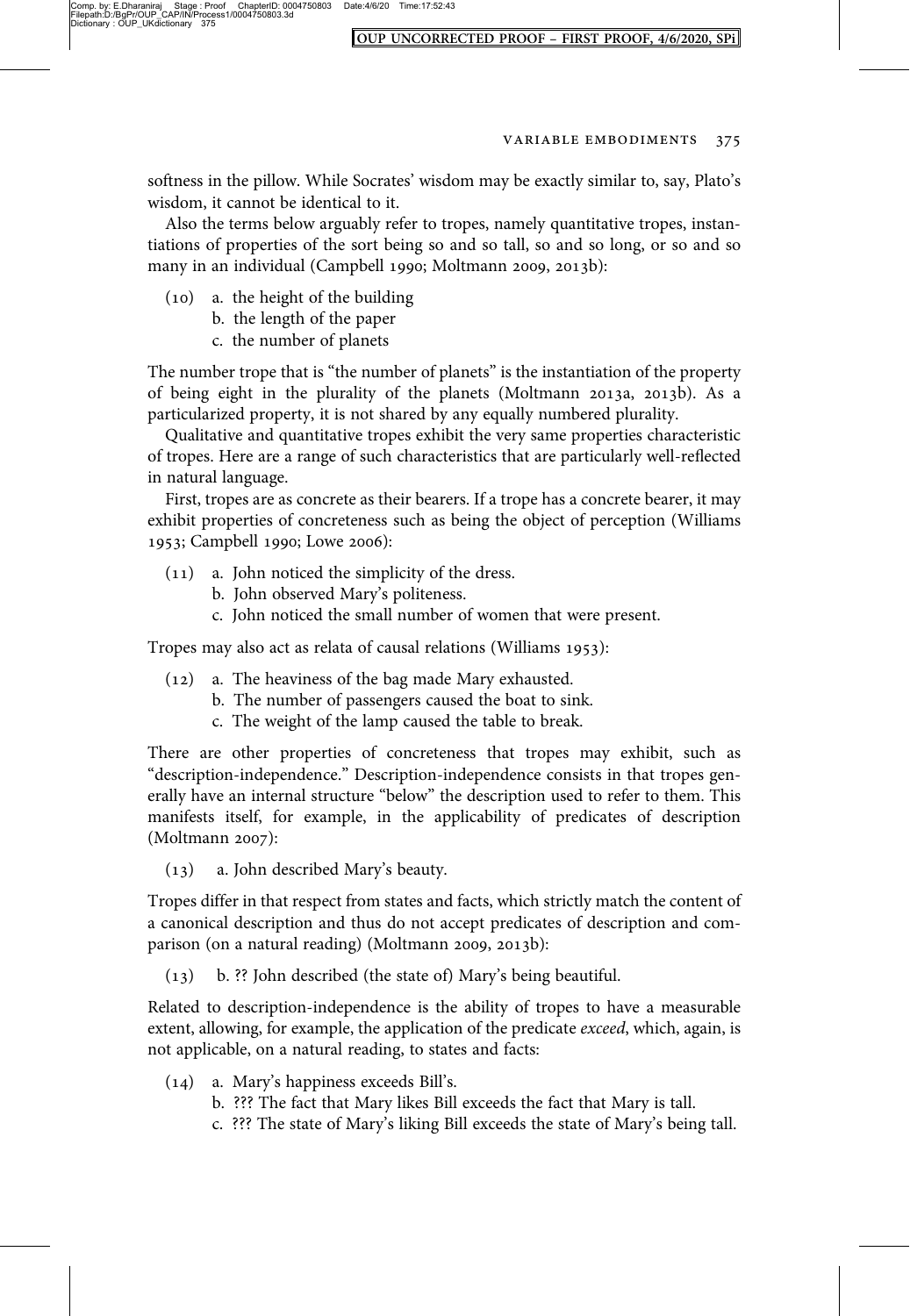Tropes referred to with the help of predicates, however determinable, unspecific, or quantificational the predicates may be, are always maximally specific, just like events, and unlike states and facts, entities whose nature is "exhausted" by the content of a canonical description (Moltmann 2007, 2013c). Tropes may share properties of quantitative comparison with their bearers, though in the latter case requiring a qualification of respect:

- $(15)$  a. The number of men exceeds the number of women.
	- b. The men exceed the women in number.

Another important feature of tropes consists in the way they enter similarity relations. Tropes instantiating the same property are similar, and tropes instantiating the same "natural" property are exactly similar. In natural language, exact similarity is expressed by is the same as (which does not imply numerical identity):

- $(16)$  a. The quality of this fabric is the same as the quality of that fabric.
	- b. The impact of John's book was the same as the impact of Bill's book.
	- c. The height of the desk is the same as the height of the lamp.
	- d. The number of women is the same as the number of men

Only the is of identity expresses numerical identity, rendering the sentences below intuitively false:

- $(17)$  a. ?? The quality of this fabric is the quality of that fabric.
	- b. ?? The impact of John's book was the impact of Bill's book.
	- c. ?? The height of the desk is the height of the lamp.
	- d. ?? The number of women is the number of men.

The way is the same as and the is of identity are understood gives a particularly good indication that the terms in question refer to tropes and not abstract objects such as properties, degrees, or numbers.

Given these criteria, it is easy to see that functional noun phrases are able to describe the bearers of tropes, of three different sorts. The first sort is illustrated in  $(18a)$ , the second in  $(18b)$ , and the third in  $(18c)$ :

- () a. The level of the temperature, which has increased unusually, caused the wax to melt.
	- b. The increase of the temperature was caused by the heating system being out of control
	- c. The responsibility of the president of the USA exceeds that of the vice president.

The predicates in these sentences make clear that such noun phrases indeed involve reference to tropes. In (18a), the temperature, which has increased unusually stands for a variable object, but the level of the temperature stands for a trope based on the tropes of the manifestations of the temperature, the variable object, at the current circumstance—a local trope. In  $(18b)$ , the increase of the temperature stands for a trope based on the tropes of manifestations of the temperature (the variable object) in a series of consecutive circumstances—a global trope. In  $(18c)$ , the responsibility of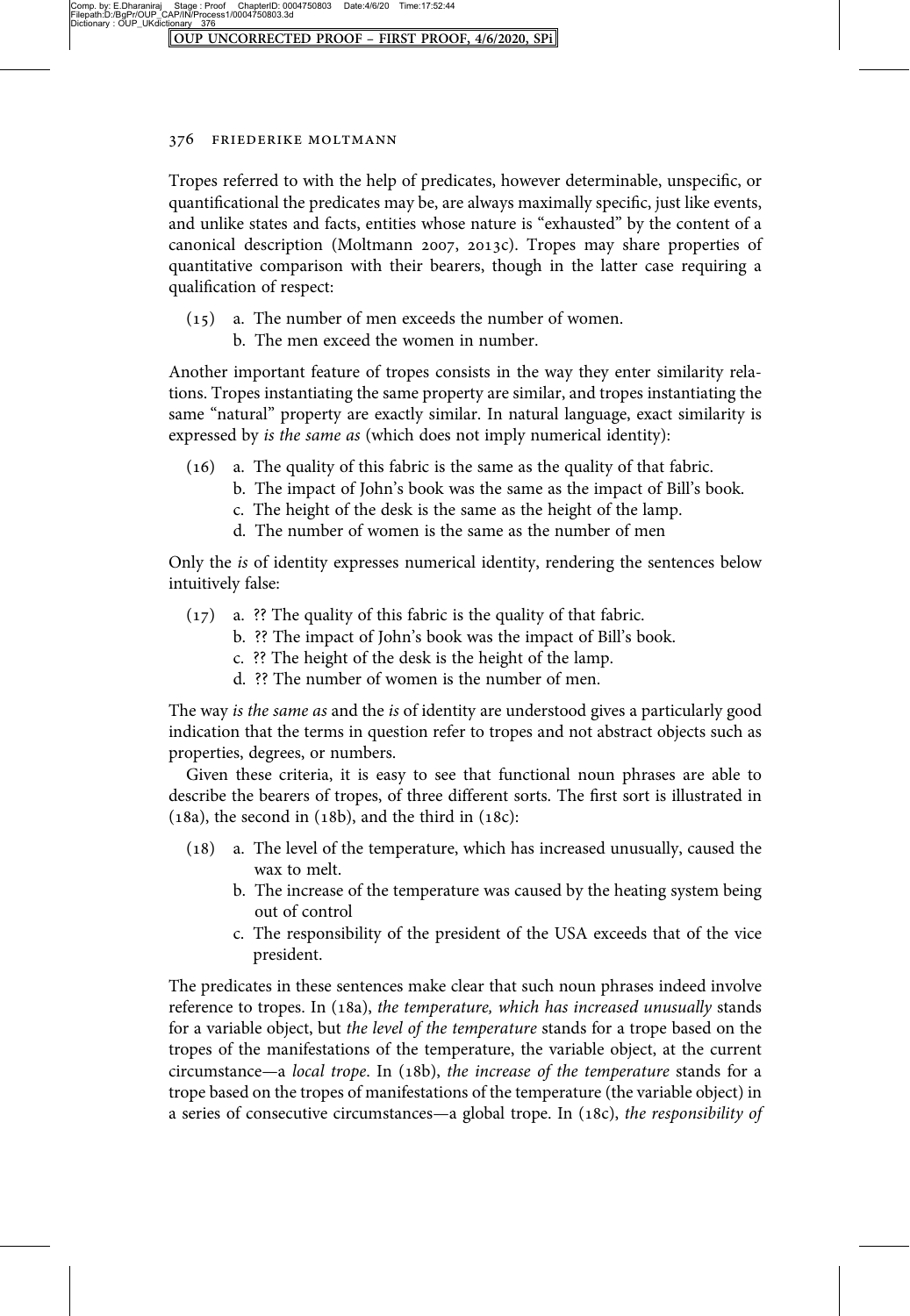#### **OUP UNCORRECTED PROOF – FIRST PROOF, 4/6/2020, SPi**

### VARIABLE EMBODIMENTS 377

the president of the USA stands for a circumstance-independent trope with the president of the USA, the variable object, as its bearer.

(18a, b) can be accounted for by modifying the two conditions on property inheritance given earlier in  $(2c)$  and  $(2d)$ . The two conditions on property inheritance tell when a variable object inherits properties from its manifestations. Given trope theory, this requires corresponding conditions on when a variable object is the bearer of a particular trope in virtue of its manifestations being bearers of particular tropes. On a trope-theoretical view, two objects  $o_1$  and  $o_2$  sharing a (fully specific) property translates as  $o_1$  and  $o_2$  being bearers of two tropes  $t_1$  and  $t_2$  that are exactly similar. In trope-theoretic terms, Property Inheritance 1 and Property Inheritance 2 can thus be reformulated follows:

- $(19)$  a. Trope Inheritance 1: A variable object o that exists in a circumstance i bears a trope t in i if o's manifestation in i bears a trope  $t'$  in i such that  $t'$ is exactly similar to t.<sup>5</sup>
	- b. Trope Inheritance 2: A variable object o bears a trope t (circumstanceindependently) if for any circumstance s in which o has a manifestation f(o), f(o) bears a trope  $t'$  in an extension of s such that  $t'$  is exactly similar to t in s.

Variable objects may also set up variable tropes, rather than acting as bearers of a single trope, as below:

(20) The number of students at the school has increased.

Increase is a predicate of variable objects and in  $(20)$  it applies to a variable trope, which is an entity whose manifestation at a circumstance i is the number of students at the school at i, that is, the number trope that has as its bearer the manifestation of the variable object "the students at the school" at i. The variability of the trope thus is "driven by" the variability of the bearer. A variable trope driven by the variability of its bearer o has as its manifestation in a circumstance i the trope t that has as its bearer the manifestation of o in i. The noun *number* in (20) thus denotes the function mapping a variable object onto a variable trope, as below:

(21) For a variable object e, number(e) = the variable trope o such that for any circumstance i in which o has a manifestation  $F(0, i)$ , number<sub>i</sub> $(F(0, i)) =$  the manifestation of o in i.

Also variable objects as described by INPs can act as bearers of tropes, as applying the various criteria for tropes reference shows. Below predicates of perception and causation indicate trope reference—even in the absence of an actual bearer:

- $(22)$  a. John noticed the number of screws that are missing.
	- b. The number of screws that are missing caused the table to fall apart.
	- c. Mary was astonished by the length of the paper John needs to write
	- d. Mary noticed the amount of repair that is required to make the machine work again.

<sup>5</sup> In Moltmann (2013d), I argue that in such cases the very same trope is inherited, that is, t = t'. This sult is a trope with multiple bearers. This is of course a ponstandard view about tropes result is a trope with multiple bearers. This is of course a nonstandard view about tropes.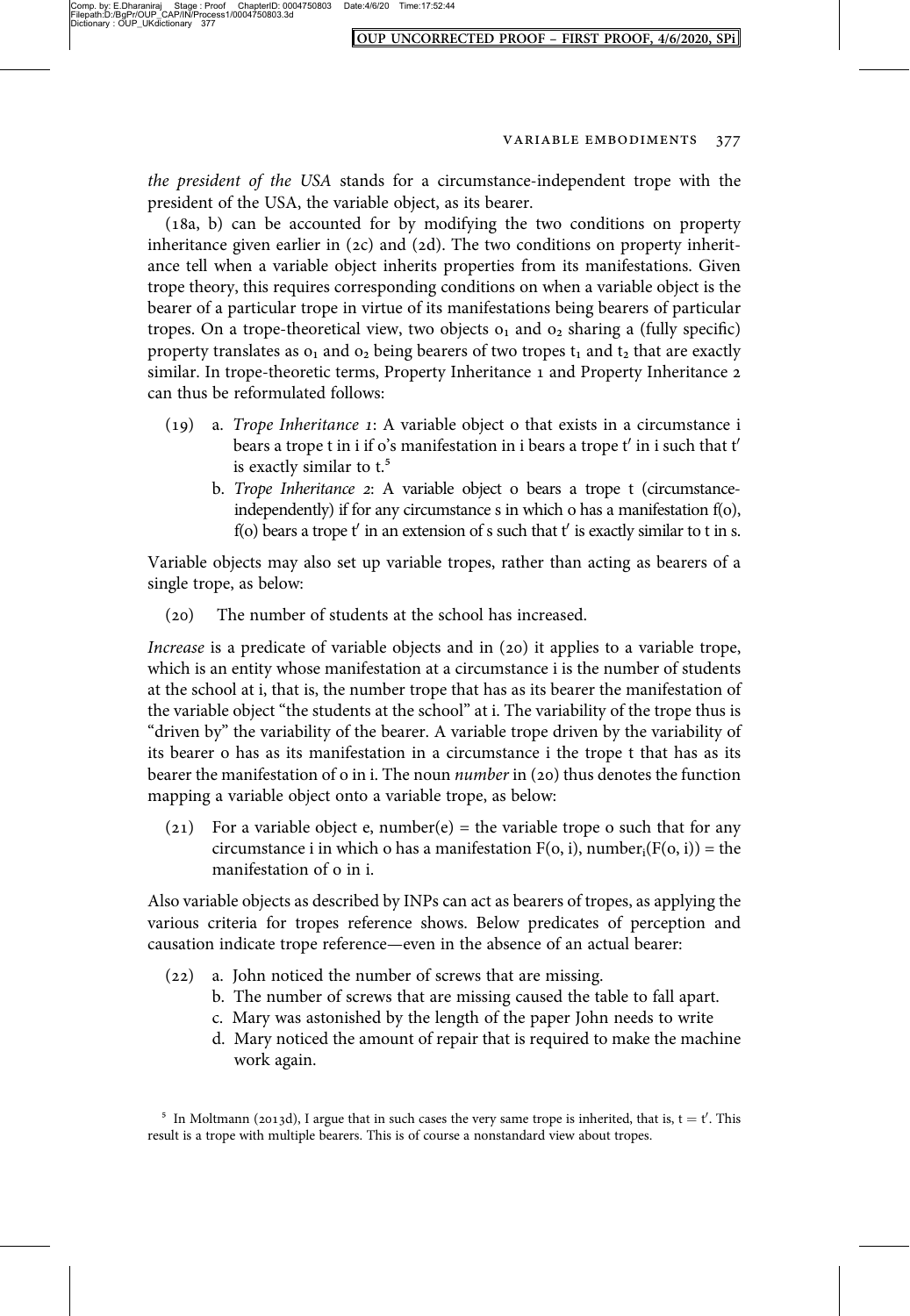Also predicates of similarity and identity apply to the INPs in the same way as they did to ordinary trope-referring NPs.

- $(23)$  a. The number of women in the room is the same as the number of men in the room.
	- b. ??? The number of women in the room is the number of men in the room.
- $(24)$  a. The number of books Mary wants to write is the same as the number of books Sue wants to write.
	- b. ??? The number of books Mary wants to write is the number of books Sue wants to write.

Furthermore, predicates of quantitative comparison are applicable just as they were applicable to ordinary trope-referring terms, and they can alternatively apply to the bearers of the tropes, in the presence of a qualification of respect:

- $(25)$  a. The number of people that fit into the bus exceeds the number of the people that fit into the car.
	- b. The people that fit into the bus exceed the people that fit into the car in number.

Not all apparent trope-referring terms with INPs involve reference to single tropes with variable objects as bearers. Those that impose the MCR do not:

() The impact of the book John needs to write has to be / ??? is greater than the impact of the book he has already written.

Such examples involve reference to variable tropes, driven by the variability of the bearer. Thus, the impact of the book John wants to write refers to a variable object whose manifestation in a circumstance i is the impact of the book John writes in i.

Descriptions of qualitative tropes with INPs are generally subject to the MCR, whereas those describing quantitative tropes may be exempt from it, as  $(25a)$  and  $(1c)$ , repeated below, illustrate:

 $(27)$  The length of the application John needs to write is five pages.

In  $(25a)$  and  $(27)$  the predicates apply to quantitative tropes whose bearers would be variable objects. I will come to the question why such examples not impose the MCR later  $(\S_4)$ .

The ability of variable objects to act as the bearers of tropes is an important argument in favor of the variable-objects approach and against the individualconcepts approach. Individual concepts, semantic values of a higher type than type e, can hardly be considered bearers of tropes. Tropes are entities in the world, themselves of type e, and thus cannot have entities of a higher type as bearers.

# 2.4 Problems for a compositional analysis of INPs based on individual concepts

There are also problems for a compositional analysis of INPs based on individual concepts. Let me briefly discuss how  $(28)$  may be analyzed as standing for an individual concept, just focusing on the general features and their problems and leaving out any formal detail: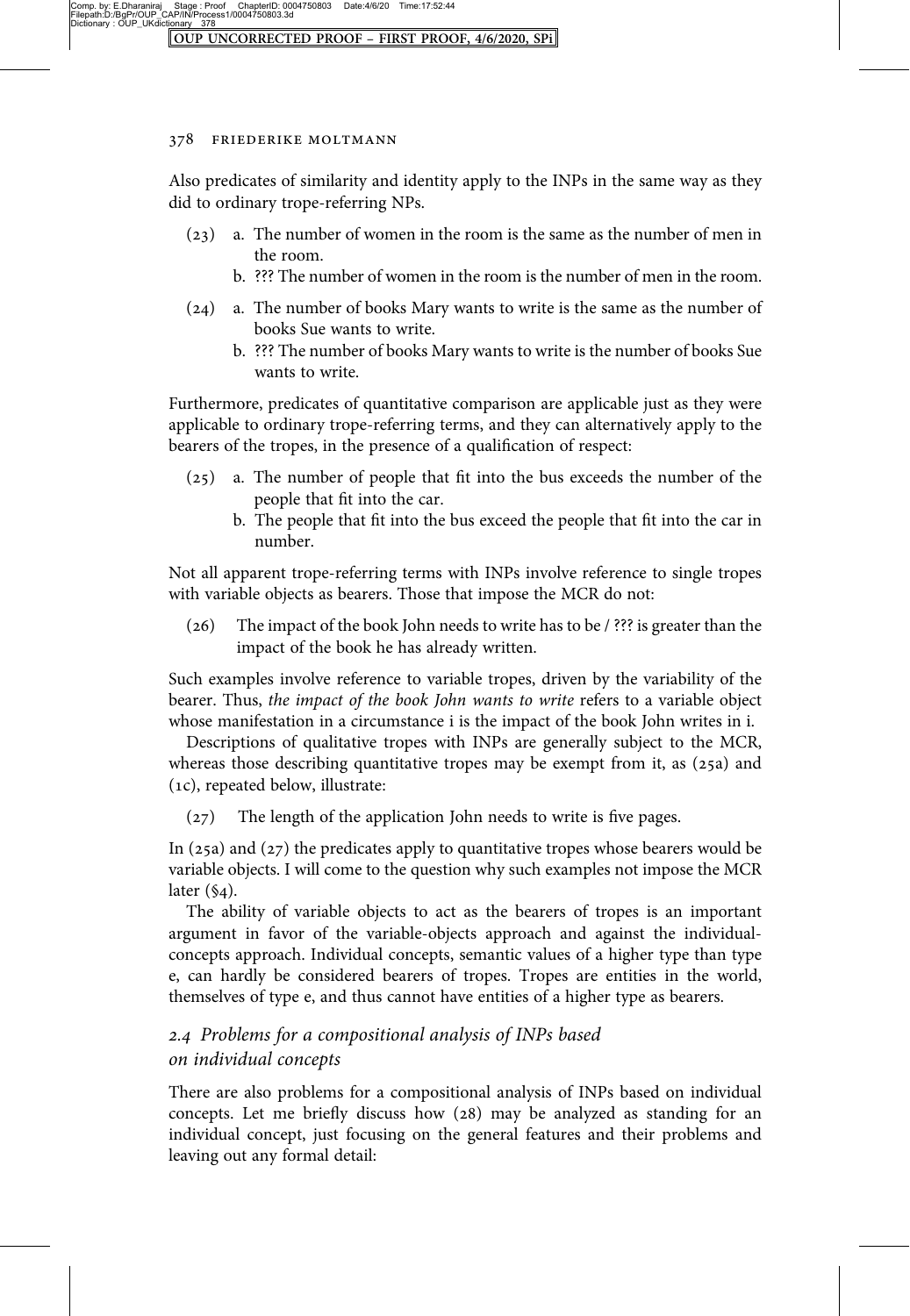### **OUP UNCORRECTED PROOF – FIRST PROOF, 4/6/2020, SPi**

### VARIABLE EMBODIMENTS 379

### $(28)$  the book John needs to write

One way would be an extension of Grosu and Krifka's ( $2007$ ) analysis of the related construction the gifted mathematician that John claims to be, which I will discuss in §3.5. Their analysis has three features. First, it involves type-lifting of all predicates to predicates of individual concepts and all singular terms (including proper names) to terms standing for individual concepts. Second, it requires treating all intensional verbs as operators quantifying over circumstances (possible worlds and times). Finally, it interprets the head noun *book* in  $(28)$  in the syntactic position in which it appears, as the head of the relative-clause construction, rather than in a lower position, inside the relative clause (an option discussed below). Greatly simplifying, this analysis would yield (29a) as the denotation of book John needs to write, where  $\min(S)$  is the set of minimal functions with respect to a set of functions S, as in (29b):

- (29) a.  $\cup$  min({f | book(f)}  $\cap$  {f | [John needs to write](f)})
	- b. For a set of functions S,  $min(S) = \{f | f \in S \& \forall g \in S(g \subseteq f \rightarrow g = f)\}\$

The second set mentioned in (29a) would be the set of partial functions mapping a world w compatible with the satisfaction of John's needs to an object John writes in w.

One obvious problem with this analysis is its excessive use of individual concepts, involving a lifting of all predicates and singular terms to the type of individual concepts. While raising singular terms and argument positions of predicates to the type of individual concepts is not as such problematic technically, the move seems too far-reaching given the motivation of just getting the semantics of  $(29a)$  right. The construction in  $(28)$  should not really be grounds for abandoning the view that names stand for objects and that predicates in natural language are generally predicates of individuals.

A way of avoiding the excessive use of individual concepts would be as follows. In the book John needs to write, the noun book is interpreted inside the relative clause, as in  $(29c)$ :

(29) c. the e [John needs to write  $[e [book]_N]$ ]

Here the second occurrence of "e" as the empty element in the determiner position of book is taken to stand for a variable that is to be restricted by book. The denotation of book John needs to write will then be as below:

(29) d. min( $\{ f | f \}$  is defined for any world w compatible with the satisfaction of John's needs & write<sub>w</sub>(John, f(w)) & book<sub>w</sub>(f(w)})

It is in fact a common syntactic view that relative clauses, or at least some of them, involve movement of the noun from inside the relative clause into the higher position and that this permits an interpretation of the noun with respect to the lower position (either in virtue of reconstruction of the noun into the lower position or in virtue of syntactic movement being in fact copying of an expression in another position).<sup>6</sup>

<sup>&</sup>lt;sup>6</sup> See, for example, Bhatt 2002 and Grosu and Landmann 1998.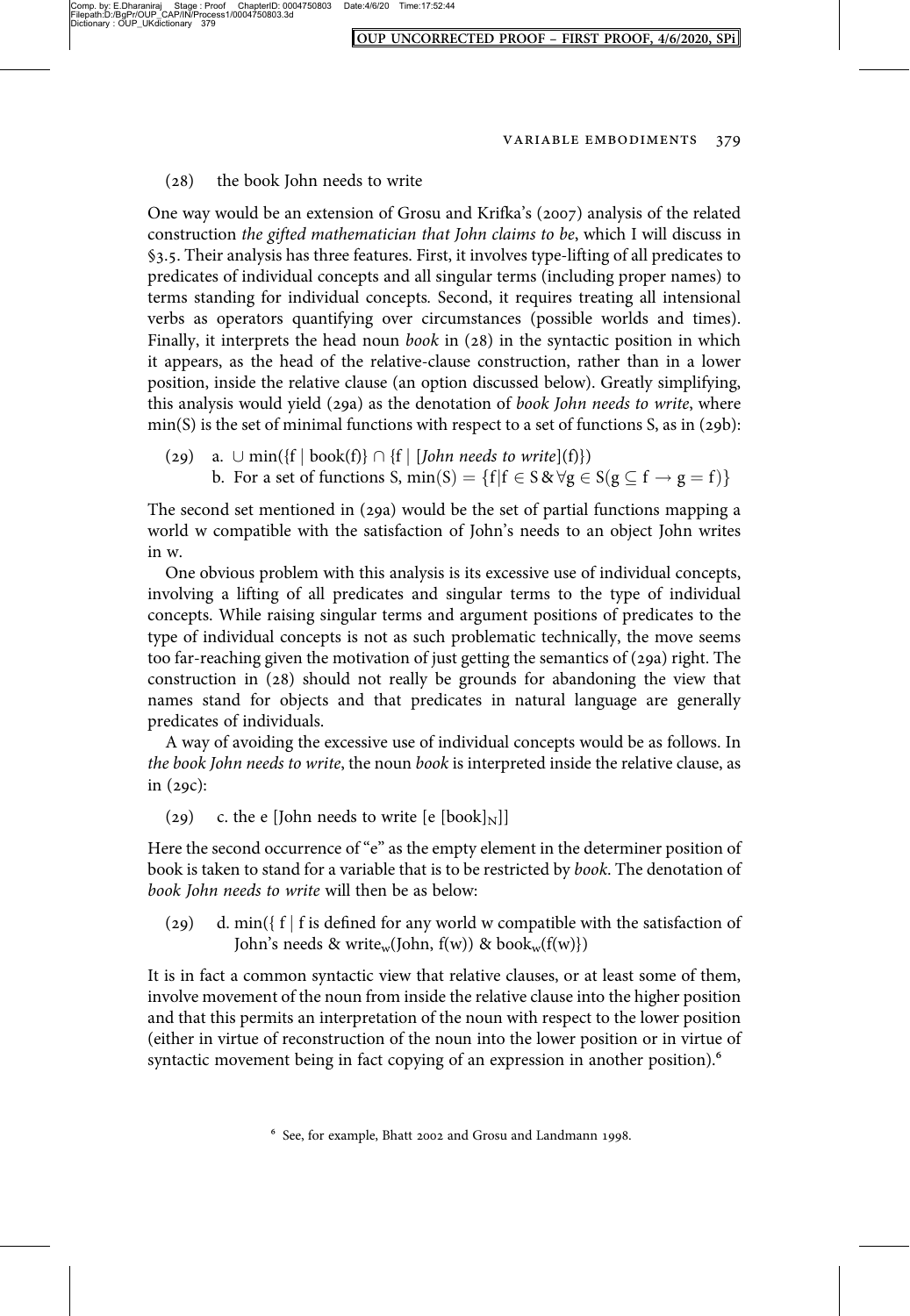This analysis obviously would allow the noun book to remain a predicate of individuals. However, in its attempt to avoid type-shifting, the analysis does not go very far. Even though it is plausible that the head noun book in  $(28)$  is interpreted in the lower position, this would not be possible for functional trope nouns such as impact as below:

(30) the impact of the book John needs to write

There is no place inside the relative clause for a noun like *impact* in  $(30)$ . *Impact* will have to be interpreted in the upper position, which means it will have to denote a function applying to individual concepts.

The analyses in  $(29a)$  and  $(29c)$  also make a rather problematic philosophical assumption by having to consider all intensional verbs, including attitude verbs, operators quantifying over worlds of evaluation. For attitude verbs, this view is problematic as it implies closure under logical consequence. The more widely accepted view of attitude verbs is that they express two-place relations between agents and propositions (or three-place relations between event, agents, and propositions). Similarly, modal verbs are not universally considered operators quantifying over worlds but may instead be considered primitive operators (modalism).<sup>7</sup> In any case, the compositional semantics of (28) should not imply highly controversial philosophical views.

The individual-concepts approach faces another problem namely a problem of uniqueness. This problem arises in the very same way for the variable-objects approach if it is based on possible worlds. For that reason, I will discuss it in the next section.

# Truthmaker Semantics with Cognitive Products

### . Variable objects and truthmaking circumstances

The variable object-approach raises the question what the circumstances are that are involved in the variable object described by an INP—just as the individual-concepts approach would raise the question of the circumstances for which the individual concepts are defined. Let us again look at  $(28)$ , repeated below:

 $(31)$  the book John needs to write

Given standard possible-worlds semantics, what comes to mind first would be that the circumstances are the worlds in which John's needs are satisfied. However, this raises a problem of uniqueness. In a given world in which John's need is satisfied, John may have written more than one book meeting the need.<sup>8</sup> Uniqueness is guaranteed only when restricting oneself to a situation that exactly satisfies John's needs: in such a situation there will be a unique book John has written. A given world

<sup>&</sup>lt;sup>7</sup> See Forbes 1985.

<sup>&</sup>lt;sup>8</sup> The problem of uniqueness does not arise for the construction the gifted mathematician John claims to be analyzed by Grosu and Krifka (2007) because they consider the copula be in that construction to be the be of identity, taking two individual concepts as arguments (see §3.5).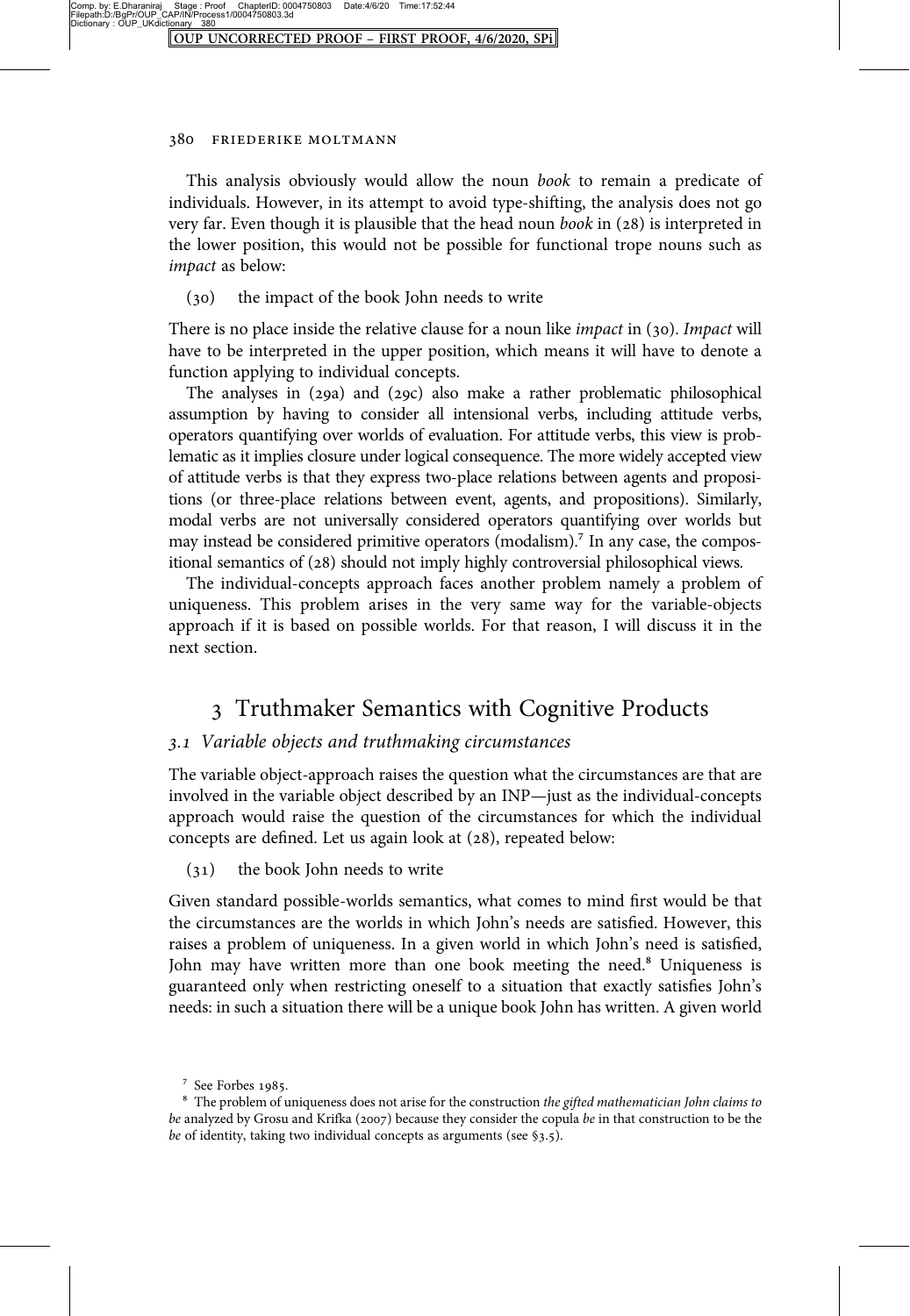### TRUTHMAKER SEMANTICS WITH COGNITIVE PRODUCTS 381

in which John's needs are satisfied may contain several situations satisfying his need, each containing a different book. In order to guarantee uniqueness, entire worlds should be replaced by situations exactly satisfying John's need.

A satisfaction situation of John's needs may impose various constraints on the book John writes in it, constraints the speaker in fact need not know about. Not all the books John writes in a world or situation in which his need is satisfied qualify as "the book John needs to write": John may, for example, need to write about a particular topic and for a particular readership. This means that the complement clause of need may give only a partial characterization of the exact need and thus of the sorts of situations exactly satisfying the need.

"The book John needs to write" will thus be a variable object dependent on John's need. It is associated with a function from situations satisfying John's need to individuals. More precisely these situations are situations that are exact satisfiers of John's need: they are wholly relevant for the satisfaction of John's needs; they are exact truthmakers of the conditions making up John's needs. Variable objects described by INPs thus require the notion of exact truthmaking or exact satisfaction. However, this relation will be a relation between situations and entities like needs, not a relation between situations and sentences, as in Fine's recent work on truthmaking  $(2012;$  forthcoming). $\degree$ 

There are further reasons for taking the variable objects denoted by INPs to involve functions from truthmaking situations to objects, and that is the close connection of such NPs to conditionals and modals. Thus, it has been argued that the semantics of conditionals involves situations rather than possible worlds (Kratzer  $2007/2014$ ). In fact, Fine ( $2012$ ) himself argues for a semantics of counterfactual conditionals based on states that act as exact truthmakers of the antecedent. A semantics of conditionals based on situations furthermore requires a semantics of modals based on situations because of the close connection between conditionals and modals. The antecedent of a conditional sets up the circumstances over which a modal quantifiers may quantify that occurs in the main clause, as below:

- $(32)$  a. If John has participated in the race, he may have won it.
	- b. If John hadn't participated in the race, he could not have won it.

Furthermore, there is a construction involving adnominal conditionals that is semantically closely related to INPs. The construction has been discussed by Lasersohn  $(1996)$  with examples such as those below:

 $(33)$  a. The price if you pay now is predictable, the price if you wait a year is not. b. The outcome if John gets his way is sure to be unpleasant for us.

Let me call noun phrases of this sort conditional noun phrases, CNPs for short CNPs are also subject to the MCR, as the occurrence of the modal of necessity in  $(33b)$ indicates. Without the modal,  $(33b)$  is hardly acceptable on the same the same reading. The MCR is not expected for  $(33a)$  because  $(33a)$  does not involve just counterfactual circumstances.

<sup>&</sup>lt;sup>9</sup> For the notion of exact truthmaking see also Rodriguez-Pereyra 2005 and Moltmann 2007.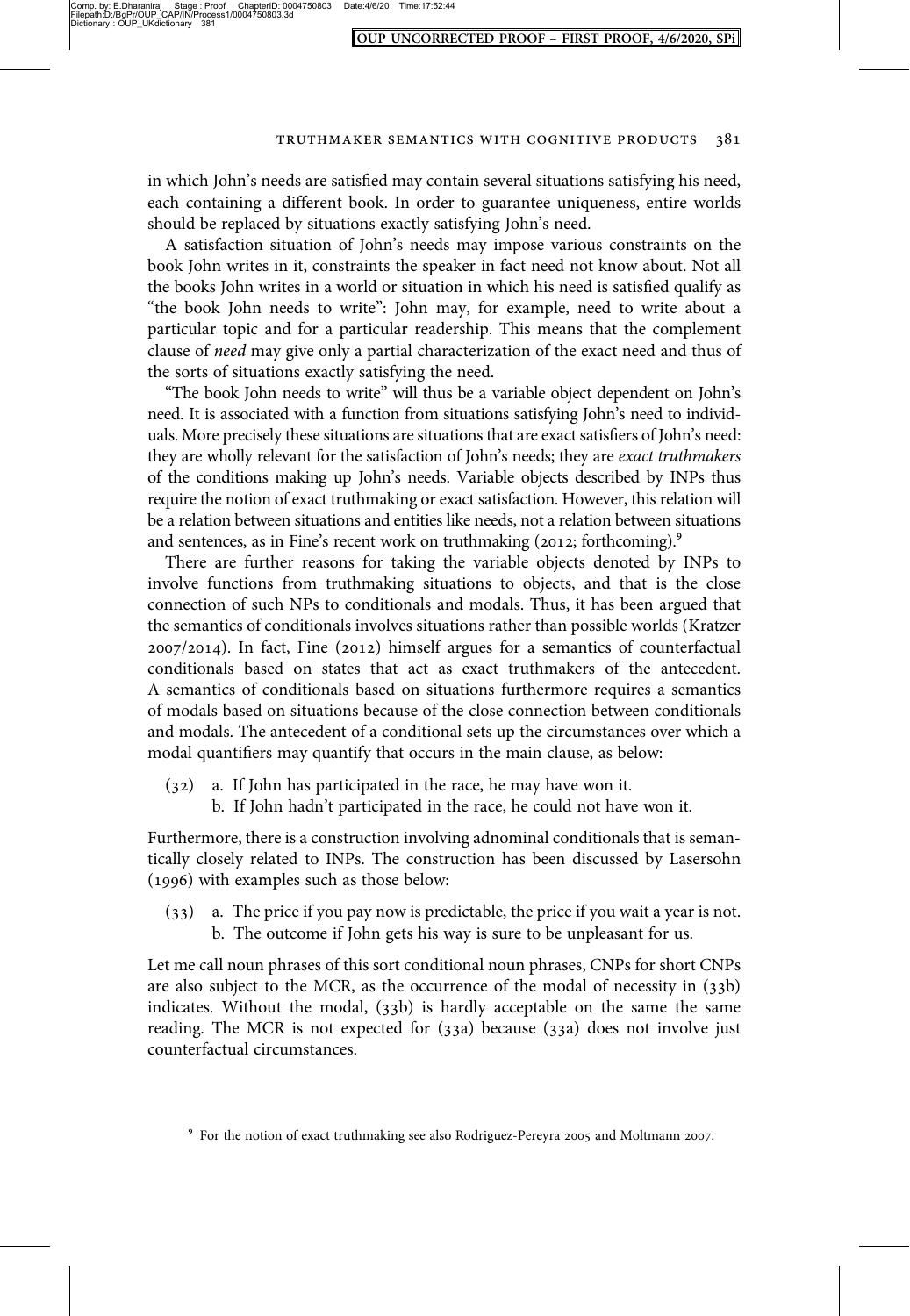CNPs on a situation-based approach to conditionals will stand for variable objects associated with a function mapping situations making the if-clause true to individuals falling under the head noun. They are thus conditional-dependent variable objects. Variable objects based on an entity like a need as well as conditionaldependent variable objects are associated with functions mapping exact truthmakers (of an entity like a need or the antecedent of the conditional) onto objects. Modals in the main clause in turn will then quantify over situations acting as those truthmakers.

In  $(31)$ , the truthmaking circumstances appear to be determined by a particular condition constituting John's need at a time. However, the truthmaking circumstances may also depend on a particular event described by the verb, as in the examples below:

- $(34)$  a. the book John promised he would write
	- b. the report John asked Bill to write

In  $(34a)$ , the circumstances involved in the variable object are not determined by a general condition, such as the one constitutive of John's needs, but rather by a particular event of promising (note that John may have promised different books on different occasions). Similarly in  $(34b)$ , the circumstances depend on a particular event of asking. More precisely, in  $(34a)$ , the circumstances involved in the variable object are those that satisfy a particular promise, and in  $(34b)$  the circumstances are those that satisfy a particular demand.

A promise is not the same as an act or promising and a demand is not the same as an act of demanding. Rather a promise is the "product" of an act of promising and a demand is the product of an act of demanding, in the sense of Twardowski  $(1911)$ (see also Moltmann 2013b, forthcoming a).<sup>10</sup> Products, but not acts or states, have truth- or satisfaction-conditions (Twardowski 1911). Products and acts moreover differ in a number of other respects, for example with respect to their part–whole structure, relations of similarity they may enter, and evaluative properties (Moltmann 2013b, 2014). The variable objects that INPs describe, thus, depend on the cognitive product of the event or state described by the intensional verb in question, that is, the implicit event argument of the intensional verb, given Davidsonian event semantics. I will call such variable objects product-dependent variable objects. They are variable objects associated with functions mapping all and only the situations exactly satisfying the product of the event or state in question to individuals of the relevant sort. In  $(34a)$ , the variable object is associated with a function mapping all and only the situations exactly satisfying a particular promise John made to books John writes in those situations.

<sup>&</sup>lt;sup>10</sup> Beliefs and needs should not generally be considered (cognitive) products. Rather they are part of a more general category of attitudinal and modal objects (Moltmann 2017, 2019). Attitudinal objects comprise state-related entities such as beliefs as well as result-like entities such as conclusions, which cannot be viewed as products of acts. Needs fall under modal objects. In this paper, I use the term 'cognitive product', somewhat incorrectly, for the more general category of attitudinal and modal objects. The product function *product* used in Section 3.3. then is simply to be understood as a relation of associating, for example, a belief state with the corresponding belief.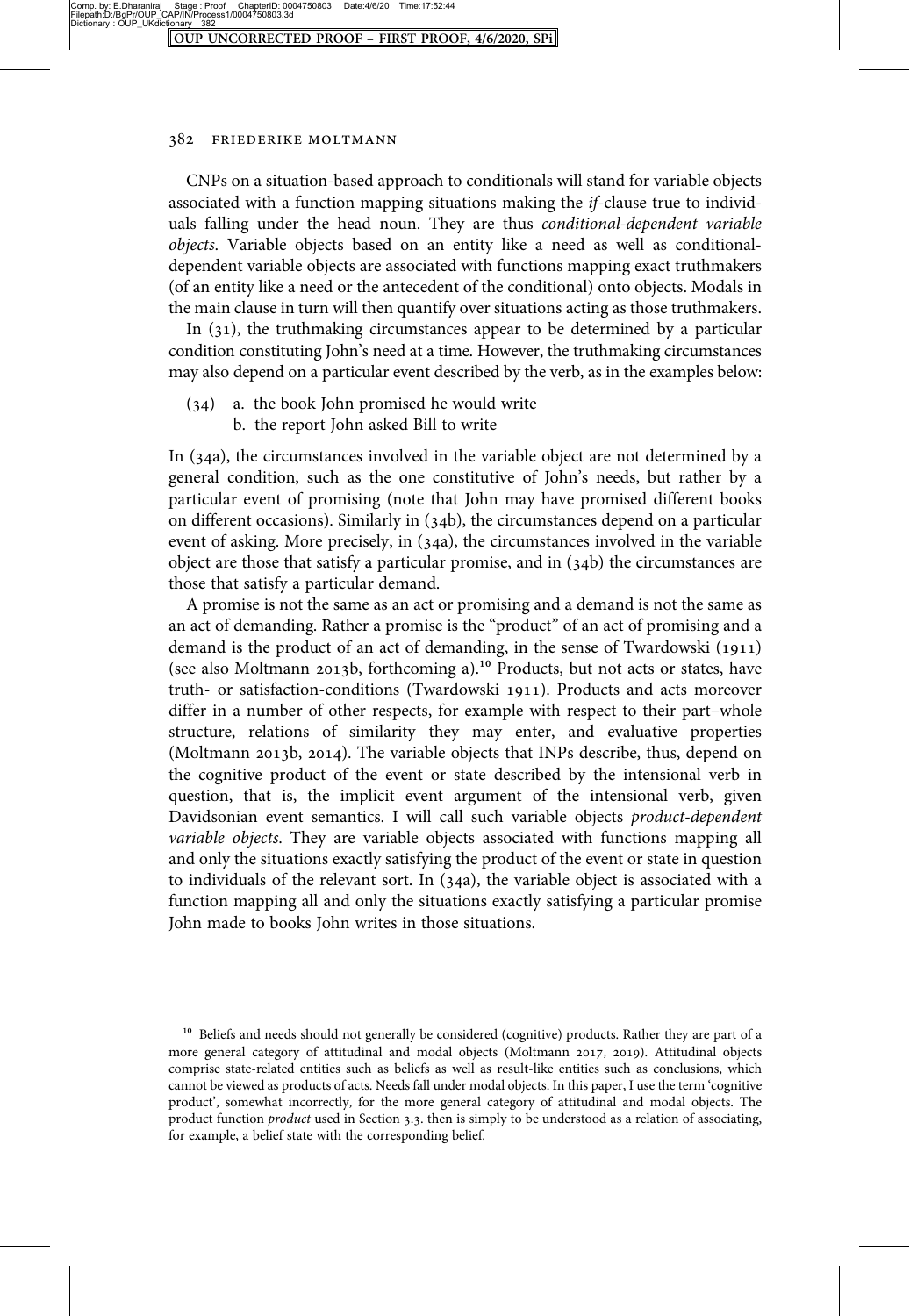### TRUTHMAKER SEMANTICS WITH COGNITIVE PRODUCTS 383

### . Restrictions on product-dependent variable objects

There are restrictions on which intensional verbs may set up variable objects. It appears that not all intensional verbs describe events or states that have satisfaction situations and thus are able to give rise to product-dependent variable objects. Imagine, for example, does not, since it does not exhibit the MCR:

 $(35)$  a. ??? The house John imagines that he owns must / would be palatial b. The house John imagines that he owns is palatial.

 $(35a)$  may be acceptable only if it involves an additional effort on the part of the interlocutor of mentally setting up a counterfactual situation in which what John imagined is the case.

Imagine differs in that respect from verbs like *claim* and *believe*, which are able to set up variable objects, giving rise to the MCR:

- $(36)$  a. The book John claims to have written would have  $/$ ??? has taken at least two years to write.
	- b. The treasure John believes to have found would be / ??? is worth several million dollars.

*Imagine* allows for INPs without imposing the MCR, as in  $(35b)$ , as long as the predicate describes what is part of the content of the imagination. The INP in  $(35b)$ does not describe a variable object, though, but rather an intentional, nonexistent object that is dependent on an intentional act or state (and others coordinated with it) (Moltmann 2015). Such entities differ from (product-dependent) variable objects in that they carry properties as attributed within a particular intentional context rather than inheriting properties from their manifestations in satisfaction situations as in the case of product-based variable objects. This difference manifests itself also in the sorts of properties that can be attributed to intentional objects and variable objects. Variable objects can be attributed properties in virtue of entities in satisfaction situations having those properties. By contrast, intentional objects can be attributed properties only as far as they are ascribed by a particular intentional act coordinated with the act of setting up the intentional object.

The difference between variable objects and intentional objects is particular striking with transitive verbs. INPs with transitive need or promise impose the MCR, whereas INPs with transitive imagine, describe and think about do not: $<sup>11</sup>$ </sup>

- ( $37$ ) a. The house John imagines is / ??? must / ??? would be huge.
	- b. The women John described is / ??? must / ??? would be blond and tall.
	- c. The woman John thought about is / ??? must / ??? would be blond and tall.
- (38) a. The house John needs must be / ??? is huge.
	- b. The assistant John needs must be / ??? is fluent in French.

 $11$  See Moltmann 2005, 2008, and 2015 for more on the semantics of intensional transitive verbs such as need and promise and "intentional" verbs such as think about, describe, and transitive imagine.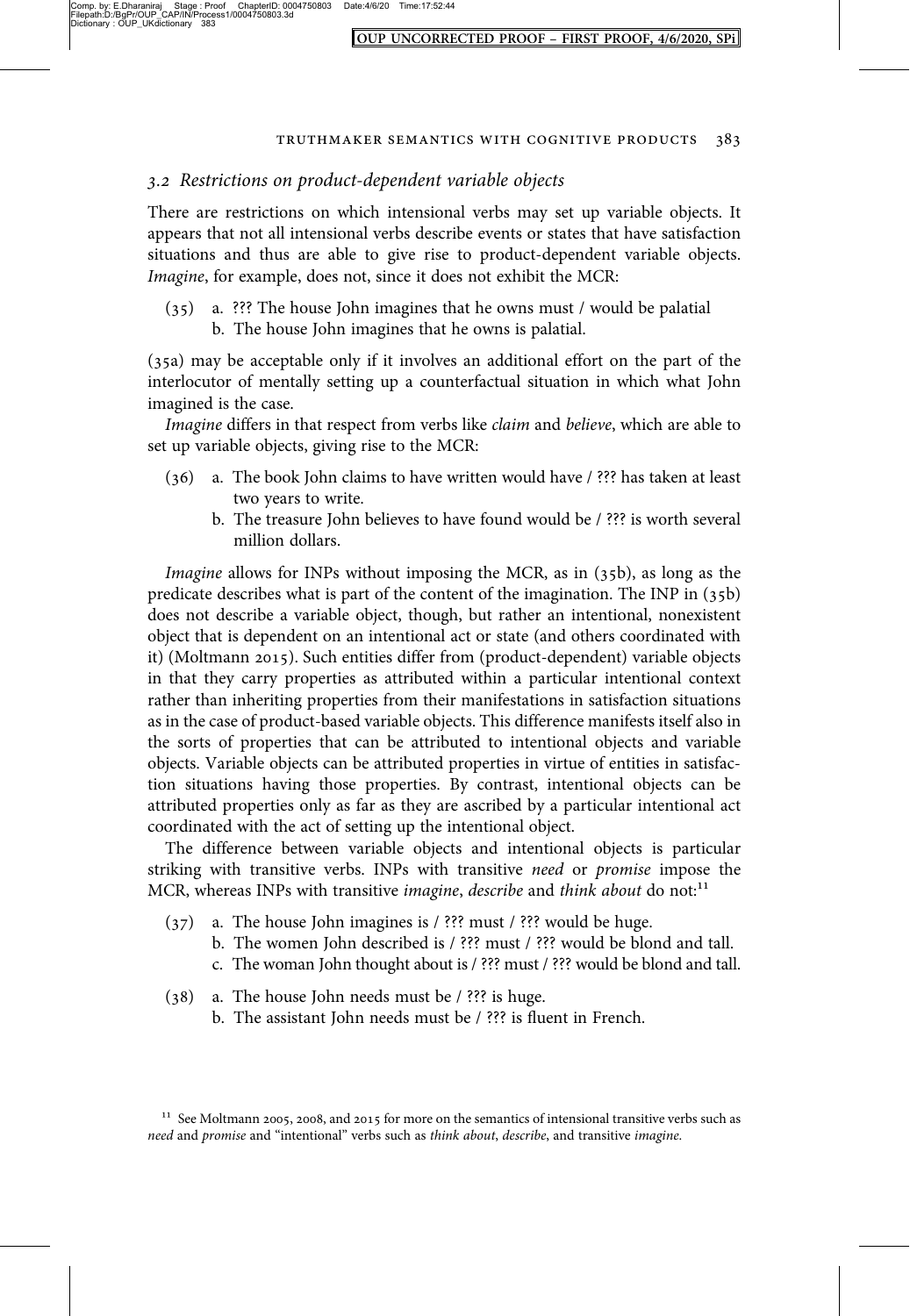What permits *claim, believe, need, and promise* to set up variable objects, but not imagine, think, think about, and describe? The difference resides in the truth or satisfaction conditions associated with the cognitive products of the events or states the verbs describe. A claim and a belief clearly have truth conditions and thus they also have truthmakers (situations making the claim or belief true). Beliefs and claims are thus on a par with desires and needs, which have satisfaction conditions and thus also satisfiers (situations satisfying the desire or need). By contrast, an imagination has neither truth conditions nor satisfaction conditions. A description does not have truth conditions (though possibly correctness conditions). Even a thought in fact is intuitively not something that is true or false: John's thought is false is hardly as natural as John's belief is false. A thought appears closer to a product of acceptance or entertaining than a belief. This means there won't be situations acting as truthmakers or satisfiers of imaginations, descriptions, or thoughts, and thus no variable object can be based on them.

Psychological and illocutionary intensional verbs like claim, want, and promise also allow for INPs without imposing the MRC:

- $(39)$  a. The house John claims he owns has a swimming pool and a balcony
	- b. The house John wants / promised has a swimming pool and a balcony.

This is because such verbs allow for an interpretation setting up intentional objects rather than variable objects, an option not available for non-psychological verbs like  $need$  (Moltmann 2015).

The difference between variable objects and intentional objects regarding the MCR is also reflected in statements describing comparisons of tropes of intentional objects as opposed to the variable tropes generated by the variability of variable objects. Thus  $(40)$  is not subject to the MCR:

(40) The originality of the paper John wants to write exceeds the originality of the papers he has so far written.

In  $(40)$ , the trope "the originality of the paper John wants to write" has as its bearer an intentional object, a nonexistent "object of thought," rather than a variable object.

### . The role of truthmakers for the semantics of clausal complements

How do truthmaking circumstances come into play in the semantics of INP so that such constructions can set up the variable objects in question? The circumstances are circumstances exactly satisfying an entity like a belief, a claim, a need, a promise, or a demand, which are the products associated with the act or state described by the verb. Like cognitive acts or states, products are cognitive entities and share the same spatio-temporal location as the corresponding acts or states, but they differ fundamentally in their properties, in particular with respect to their ability to bear truth or satisfaction conditions.

The notion of a cognitive product allows dispensing with the notion of an abstract proposition (Moltmann 2013b, 2014). Products play a different role, though, in the meaning of sentences than propositions. Clausal complements do not stand for products. One reason is that products come with a force. Thus, John's desire that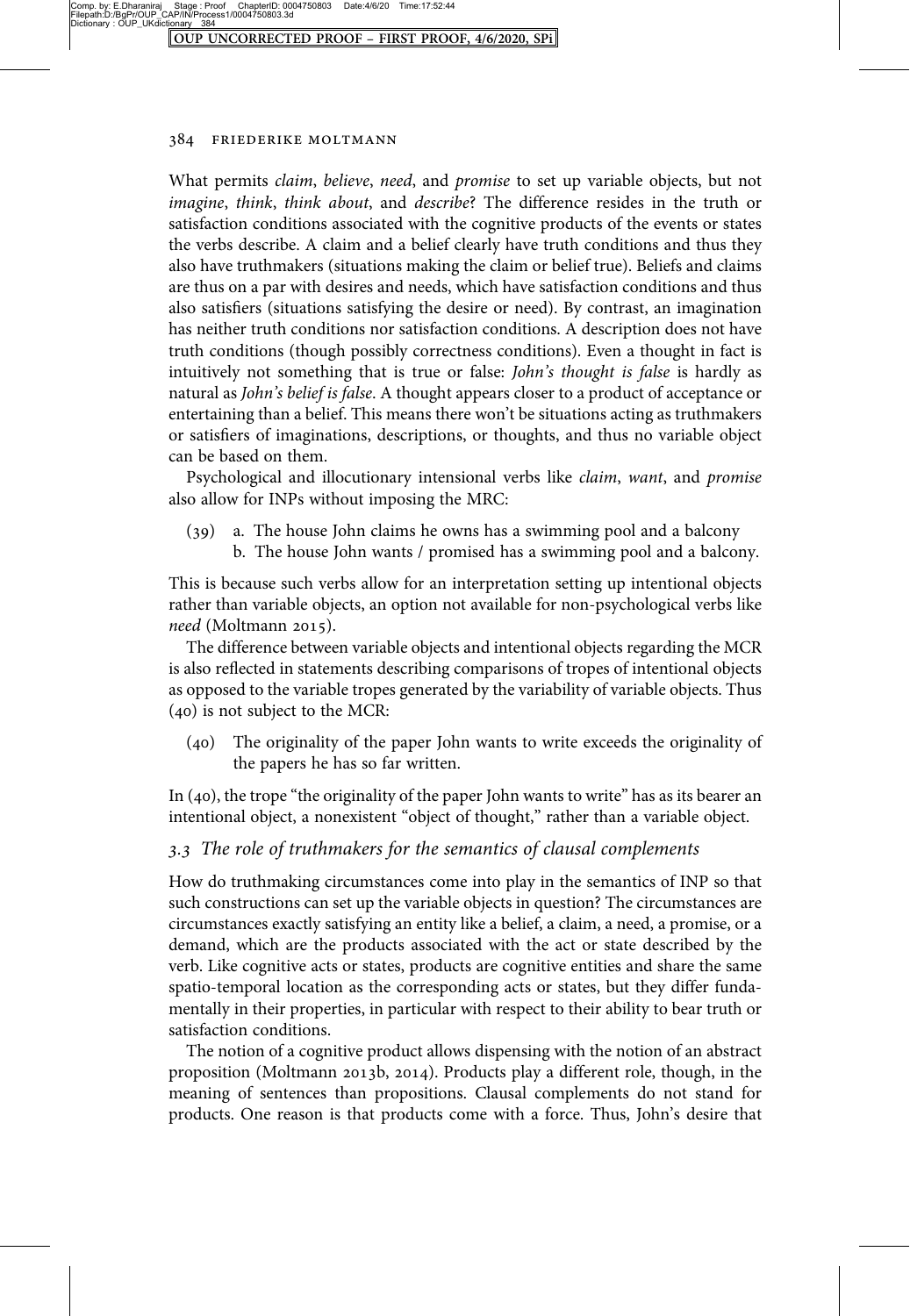### TRUTHMAKER SEMANTICS WITH COGNITIVE PRODUCTS 385

S differs from John's belief that S with respect to its force. The force is given by the attitude or modal verb, not the that-clause. Another reason why clausal complements do not stand for products is that products may involve a more specific content than the that-clause and thus carry the right truth- or satisfaction-conditions of the described attitude or speech act, rather than the clausal complement itself. Thus, as, Fara  $(2013)$  has pointed out, in desire reports the clausal complement may underspecify the satisfaction conditions of the reported desire, for example in  $(41a, b)$ :

- $(41)$  a. Fiona wants to PRO catch a fish.
	- b. Charlotte wants to have some champagne.

The desire described by  $(41a)$  is not just satisfied in case Fiona catches a fish, but only when she catches a fish suitable for eating let's say. Similarly, the desire in  $(41b)$  is not satisfied if Charlotte drinks an amount of champagne that makes her dizzy or she drinks bad champagne that gives her a headache.

Making use of cognitive products in the semantics of attitude reports allows for a straightforward account of the possible underspecification of the content of the attitude by the clausal complement, namely by taking the clausal complement to give only a partial characterization of the content of the cognitive product in question. A that-clause may characterize a desire, claim, or other cognitive product in various ways, by giving necessary conditions on the truth of the described desire or claim, by specifying what the desire or claim is about, or by giving form-related properties. For present purposes, a simplified account will suffice according to which the clausal complement just (partially) characterizes the situations that act as truthmakers of the reported belief or as satisfiers of the reported desire or whatever the cognitive product in question.

The situations in question will thus be exact truthmakers or satisfiers of the cognitive product (such as a belief or desire), but they will be only inexact truthmakers of the embedded clause; that is, the situations may not be fully relevant for the truth of the clausal complement.<sup>12</sup>

Following Fine (2017), I take " $\Vert$ " to stand for the relation of exact truthmaking and " $\| \cdot \|$ " for the relation of inexact truthmaking, though " $\| \cdot \|$ " and " $\| \cdot \|$ " now are used as symbols in the object language used to translate natural language sentences into logical forms. A desire report as in  $(41a)$  thus will have the logical form below:

(42) a. 
$$
\exists e(\text{want}(e, \text{Fiona}) \& \forall i(i) \mid \text{product}(e) \rightarrow i \mid \text{PRO } catch \text{ a fish})
$$
)

Here the attitude verb is taken to express a relation between events or states and agents and involves universal quantification over situations that are exact truthmakers of the product of the event or state and inexact truthmakers of the complement clause.

<sup>&</sup>lt;sup>12</sup> This analysis simplifies for present purposes and ultimately need to be replaced. See, for example, Moltmann (2019).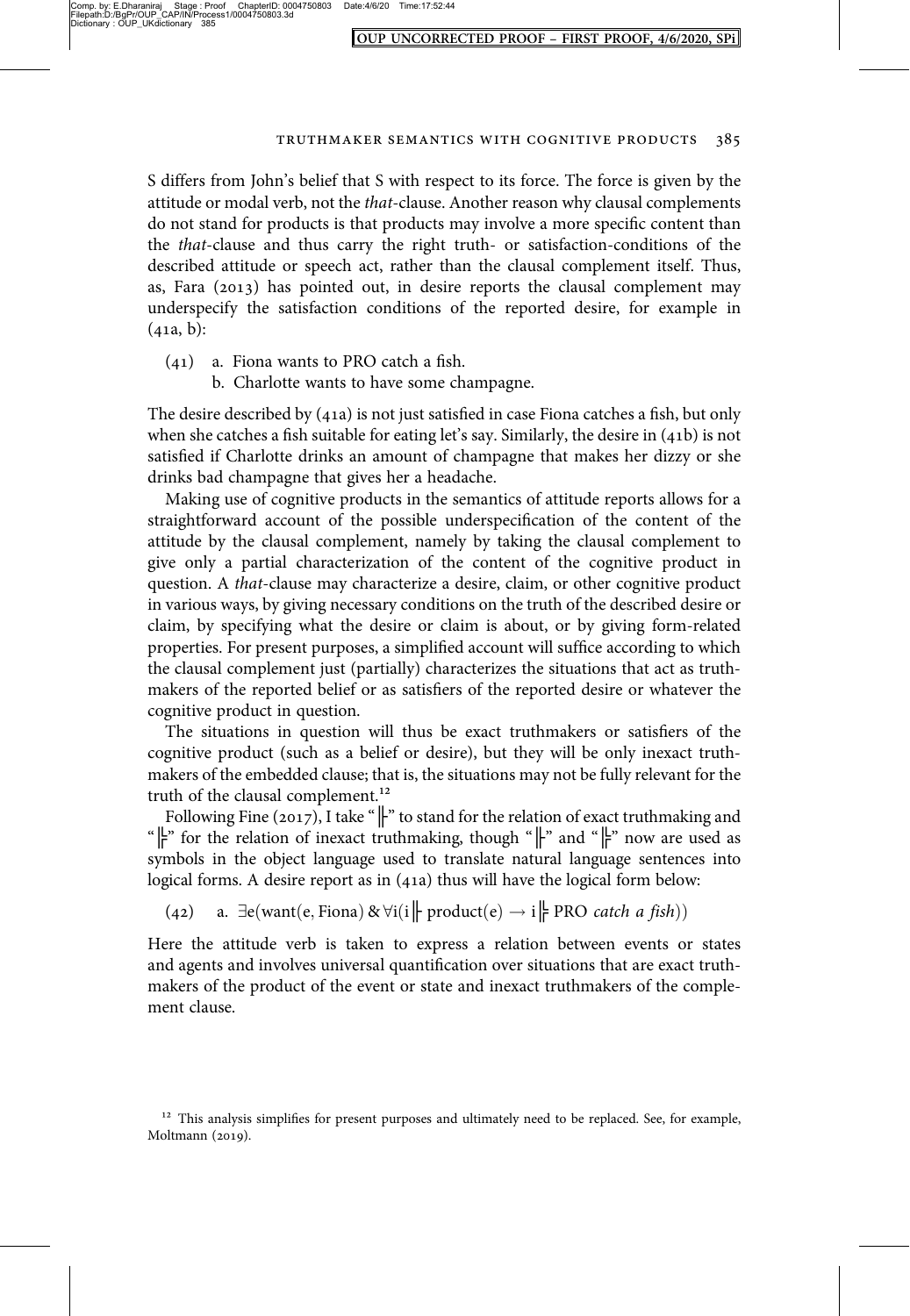Using a standard situation-based semantics according to which constituents of sentences denote functions from situations to extensions,  $(42a)$  will be equivalent to  $(42b)$ :

(42) b.  $\exists$ e $(want(e,Fiona) \& \forall i(i \parallel product(e) \rightarrow \exists x(fish_i(x) \& catch_i(Fiona,x)))$ 

More generally, the compositional semantics of the construction attitude verb-clausal complement will be as below (setting aside the treatment of controlled (infinitival) clauses and the associated issue of attitudes de se):<sup>13</sup>

- (43) a. For an attitude verb V and clause S,  $[V that S] = \lambda \exp(V(e, x))$ <br>&  $[that S] (product(e))]$ & [that S](product(e))]<br>[That S] –  $\lambda d \forall i$ (i]  $d$ b.  $[That S] = \lambda d[\forall i(i \mid d \rightarrow i \mid S)]$
- Here the that-clause that S is taken to correspond to a set of situations in which S is true, that is, that are inexact truthmakers of  $S<sup>14</sup>$

There is further linguistic support for the analysis in  $(43)$  according to which clausal complements are predicated of cognitive products. In many languages, there are complex intensional-predicate constructions that involve explicit reference to the product of which the clausal complement is predicated. For example, in English the verb need alternates with the verb construction have a need; Italian has only the complex predicate for "need" avere bisogno and French avoir besoin. Harves and Kayne (2012) even argue that the English verb need is the result of incorporating the copula *have* and the noun *need*. Given the complex-predicate construction, the cognitive product will be available as part of the compositional semantics of the complex predicate *have+a need*, as in the analysis of  $(44a)$  in  $(44b)$ :

 $(44)$  a. John has a need [to write a book]] b.  $\exists$ e(have(John, e)&need(e)& $\forall$ i(i $\parallel$ e  $\rightarrow$   $(\exists d(write_i(John, d) \& book_i(d))))$ 

This semantics is neutral regarding the lexical semantics of intensional verbs and not based on an analysis of modal, attitude, and speech act verbs as quantifiers ranging over possible worlds. All it assumes is that such verbs specify entities (cognitive products) that have truthmakers or satisfiers and that the complement clause gives a partial characterization of them.

### . The semantics of variable objects based on cognitive products

We can now turn to the compositional semantic analysis of INPs. The analysis will assume that the head noun in an INP has a syntactic presence inside the relative clause and that it receives its interpretation with respect to that position. That is,  $(45a)$  will be interpreted as in  $(45b)$ :

<sup>&</sup>lt;sup>13</sup> For independent motivations of conceiving of that-clause-complements of attitude verbs as predicates of the product of the described event or rather the relevant attitudinal object, see Moltmann 2013d, 2017.

 $14$  By contrast, in Fine's (2017) truthmaker semantics, the meaning of a sentence consists of a set of exact truthmakers and a set of exact falsemakers.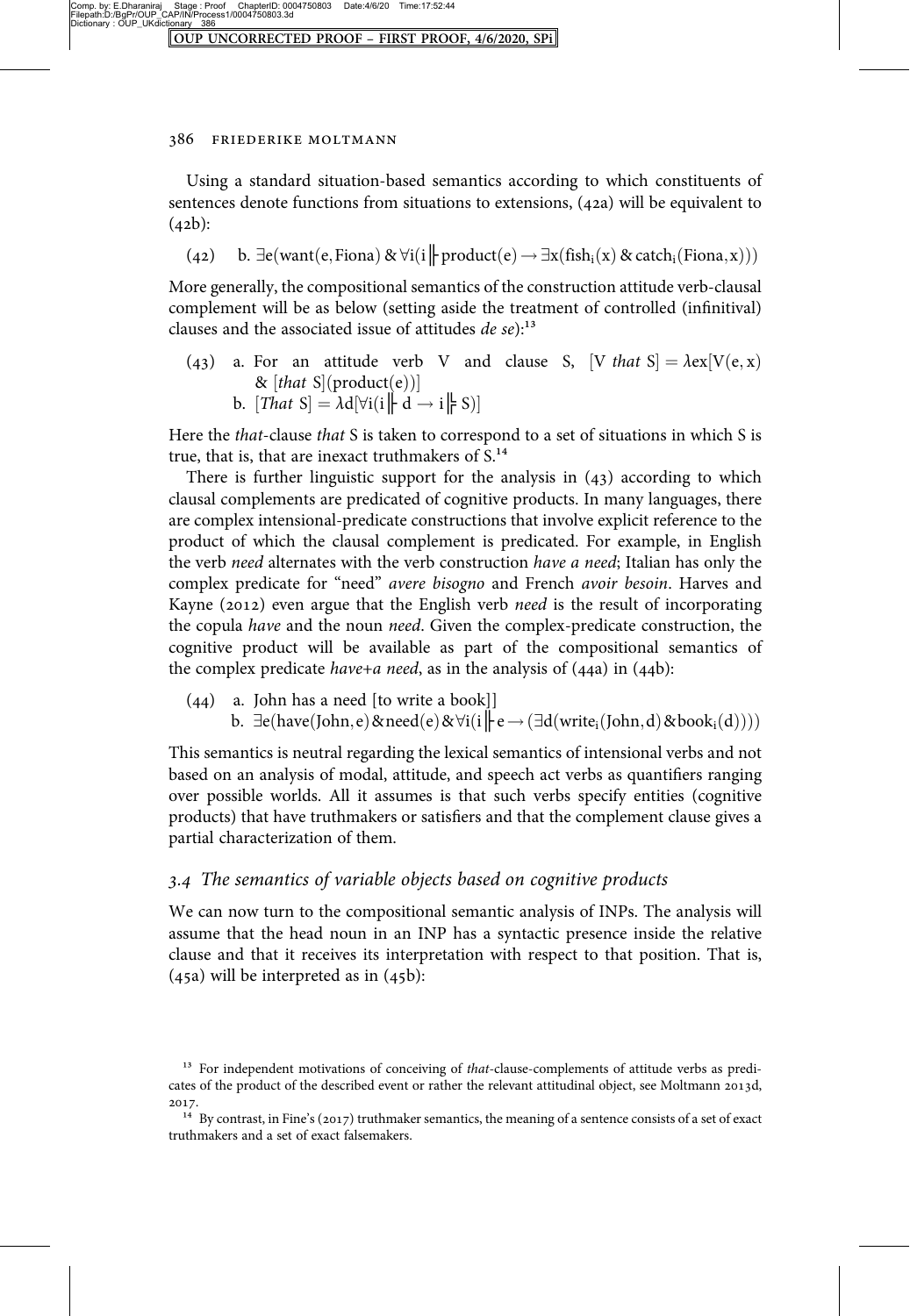### TRUTHMAKER SEMANTICS WITH COGNITIVE PRODUCTS 387

 $(45)$  a. book that John promised to write

b. [that John promised to write  $[[e]_D$  [book] $_{NP}]_{DP}$ ]<sub>CP</sub>

This is necessary since the evaluation of "book" should be relativized to situations satisfying John's promise. That is, book needs to be interpreted inside the scope of promise. I will assume that a noun phrase of the sort [e book] will be interpreted as a restricted variable, with the empty determiner e contributing the variable and book contributing the restriction.

The denotation of the relative clause in  $(45a)$  will then be, simplified, as in  $(45c)$ :

(45) c.  $\lambda d[\exists e(promise(e, John) \& \forall i(i \parallel product(e) \rightarrow (write_i(John, d) \& book_i(d)))]$ 

That is,  $(45a)$  denotes the property of being a variable object d such that for some promise of John's, in any satisfaction situation of that promise, d is a book John writes.

The property in  $(45c)$  will not identify a unique variable object, but holds of all variable objects that have realizations in the satisfaction situations of John's promise that are (suitable) books John writes. To obtain uniqueness requires recourse to an ordering among variable objects and use of a minimality operator with respect to that ordering. The ordering will be a particular part–whole relation  $\leq$  among variable objects, as below, where F is the function mapping a variable object onto the function from circumstances to manifestations of the variable object in those circumstances:<sup>15</sup>

(46) For variable objects d and d',  $d \le d'$  iff  $F(d) \subseteq F(d')$ .

(45a) will then stand for the smallest variable object relative to that ordering (min $\langle$ ), as in  $(47)$ :

 $(i7)$  min<sub><</sub>d[ $\exists$ e(promise(e, John) &  $\forall i(i|\bm{\mu})$  product(e)  $\rightarrow$  write<sub>i</sub>(John, d) &  $book_i(d))$ 

Such an analysis can be applied also to relative clauses with modal verbs expressing necessity such as the paper John must write. As with need, the product in this case will consist of whatever overall condition it is that John must fulfill.

Variable objects can also be set up with relative clauses containing a modal of possibility:

 $(48)$  The book John is allowed to write might have a much greater impact than the one he is not allowed to write.

The same analysis applies here: the book John is allowed to write in  $(48)$  involves quantification over the satisfiers of a permission.

<sup>&</sup>lt;sup>15</sup> It is conceivable that two distinct variable embodiments share the same function from circumstances to manifestations. But this can hardly be so for variable objects of the sort "the book John promised to write." There is not much more to variable objects of this sort than what is given by the partial function from truthmaking situations to manifestations. Thus, it is reasonable to assume that there is a unique variable object corresponding to the partial function from circumstances to objects.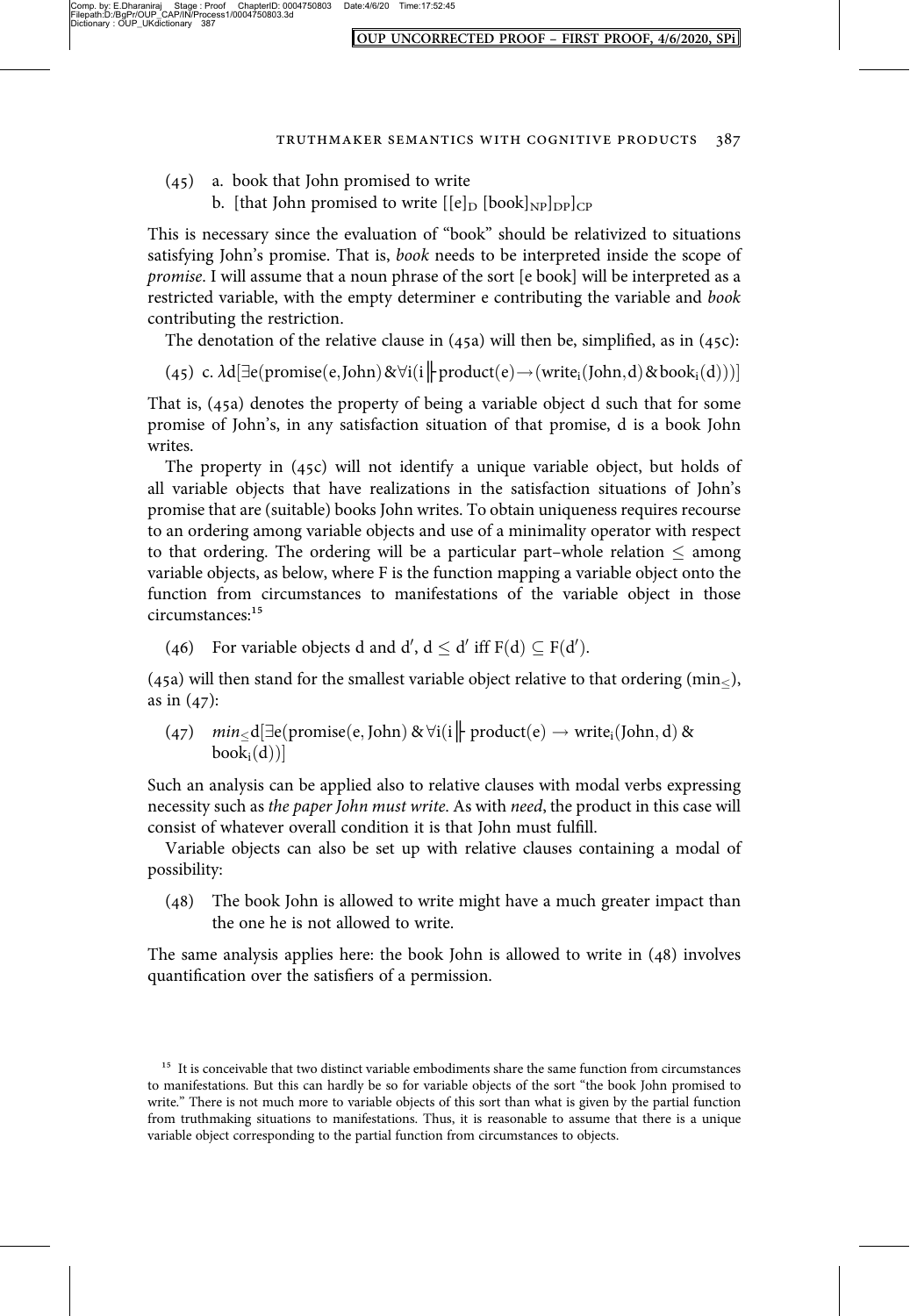Variable objects as described by INPs must go along with a suitable account of modals since, as we have seen, they may interact semantically with modals occurring in the main clause, as below:

 $(49)$  a. The book John promised to write must have impact.

Rather than quantifying over possible worlds of a given modal base, the modal in (49a) quantifies over the satisfaction situations of John's promise, the satisfaction situations of the cognitive product on which the variable object depends. Given the present approach to embedded sentences, this means that the modal product depends anaphorically on the promise. The semantics of  $(49a)$  will then be as in  $(49b)$ , which is equivalent to  $(49c)$ :

(49) b.  $\exists$ e(must(e) &  $\forall$ i(i $\parallel$  product(e)  $\rightarrow$  have impact(*ithe book John* promised to write $|)$ c.  $\exists e (must(e) \& \forall i (i || product(e) \rightarrow have impact_i (mind[\exists e'(promise_i(e',John), \& \forall i' (i' || product(e') \rightarrow (write_i (John d) \& book_i(d))))$  $\&\forall i' (i' \parallel product(e') \rightarrow (write_{i'}(John,d) \&book_{i'}(d))))$ 

In (49c), product(e) and  $product(e')$  should have the same content and thus the same truthmakers.

## . "The gifted mathematician John claims to be": identificational variable objects

There is a construction closely related to the INPs discussed so far, involving the copula verb be:

(50) The gifted mathematician John claims to be could solve this problem in no time.

This construction, which I will call identificational INPs, has been discussed and analyzed in terms of individual concepts by Grosu and Krifka (2007). On Grosu and Krifka's analysis, roughly, the subject of (50) stands for an individual concept mapping any circumstance in which what John claims is true onto a gifted mathematician identical with John in that circumstance.

There are the very same arguments in favor of the alternative analysis in terms of variable objects. On that view, the subject of  $(50)$  refers to the variable object that has in any circumstance exactly satisfying John's claim a manifestation that is an individual identical to John and a gifted mathematician in that circumstance. Let me call such variable objects identificational variable objects.

Let us first extend the observations reported in Grosu and Krifka (2007) by noting that identificational INPs may also involve the copula verbs become and remain:<sup>16</sup>

(i) ??? The mathematician John claims to be identical to would be able to solve the problem in no time.

<sup>&</sup>lt;sup>16</sup> This means that *be* in identificational INPs is not the *be* of identity. In fact, *is identical to* is rather bad in that construction: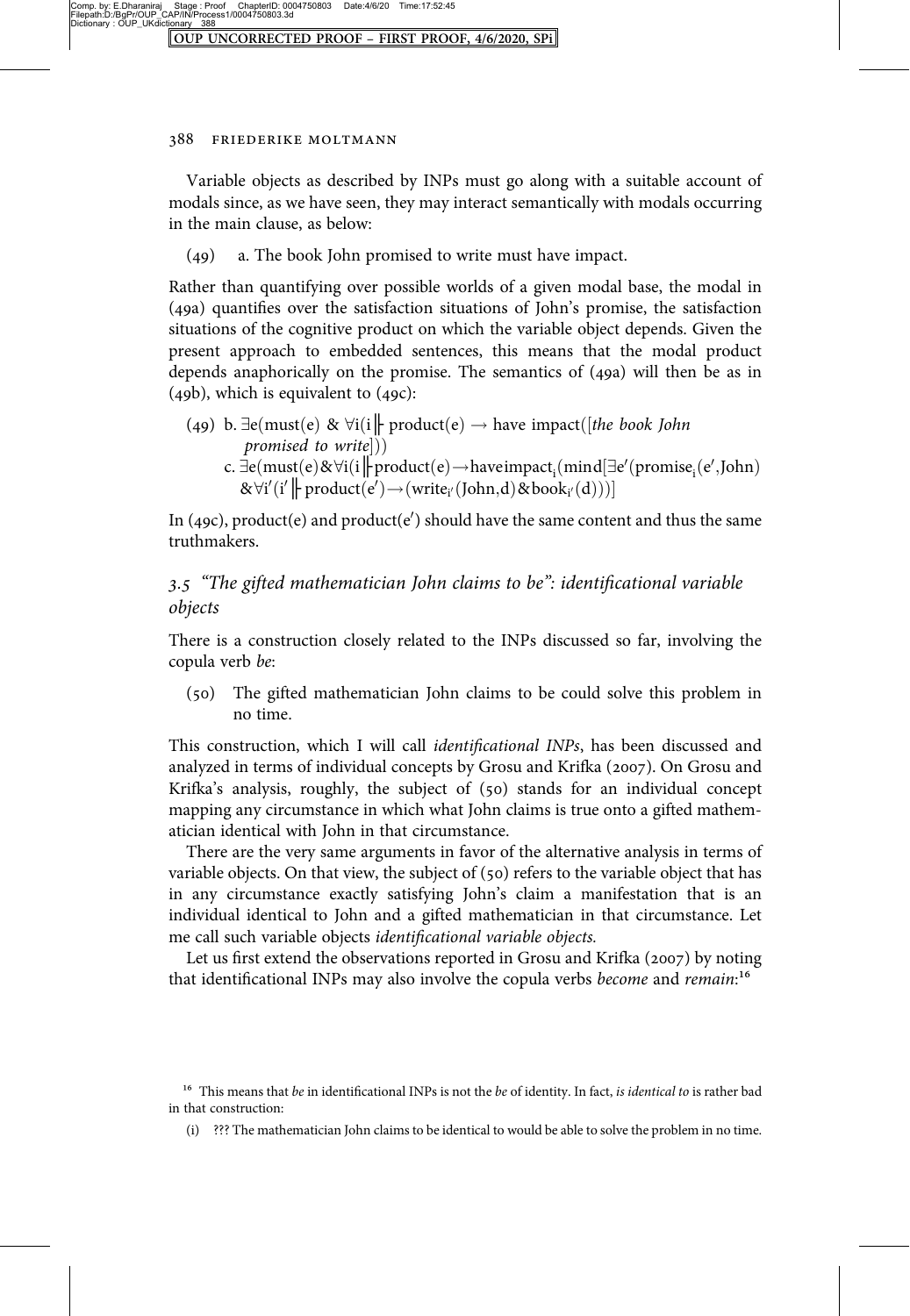TRUTHMAKER SEMANTICS WITH COGNITIVE PRODUCTS 389

- $(51)$  a. The mathematician John wants to become should be able to solve the problem in no time.
	- b. The honorable person that John should remain would pay back his debts in time.

Identificational INPs share all the relevant characteristics of INPs so far discussed.

First, instead of a truth- or satisfaction-directed attitude verb like claim, identificational INPs may involve a modal verb of necessity or possibility, as below:<sup>17</sup>

 $(52)$  The painter John could have become might have initiated a new art movement.

Moreover, like other INPs, identificational INPs require the definite determiner the and are subject to the MCR (Grosu and Krifka 2007):

- $(53)$  a. ??? A famous painter John could have become might have initiated a new art movement.
	- b. ??? The gifted mathematician John claims to be has solved the problem in no time.

Furthermore, identificational INPs allow for anaphora support (Grosu and Krifka  $(2007)$ . Thus,  $(50)$  can be continued by  $(54)$ :

 $(54)$  He would have no difficulty with it at all.

Finally, identificational INPs can specify the bearers of tropes

(55) The height of the basketball player Joe would like to become be exceeds the height of any basketball player I know.

Examples such as the following will of course involve variable tropes:

- () a. The giftedness of the mathematician John claims to be would be extraordinary.
	- b. The influence of the poet John could have become would by far exceed the influence of the painter John did become.

Thus, there are good reasons to take identificational INPs to stand for variable objects just like other INPs.

There is one particular challenge that identificational INPs pose, though, and that concerns the interpretation of the copula. The head noun of identificational INPs should be interpreted in the predicate position of the copula verb introducing a restricted variable for variable objects, as below:

 $(57)$  the [e [John claims [PRO to be [e mathematician]]

But then the copula verb would have to express the identity of the subject referent with the manifestation of the variable object at the relevant circumstances. Of course,

<sup>&</sup>lt;sup>17</sup> According to Grosu and Krifka (2007), the construction allows only for modal verbs of necessity, which is not correct.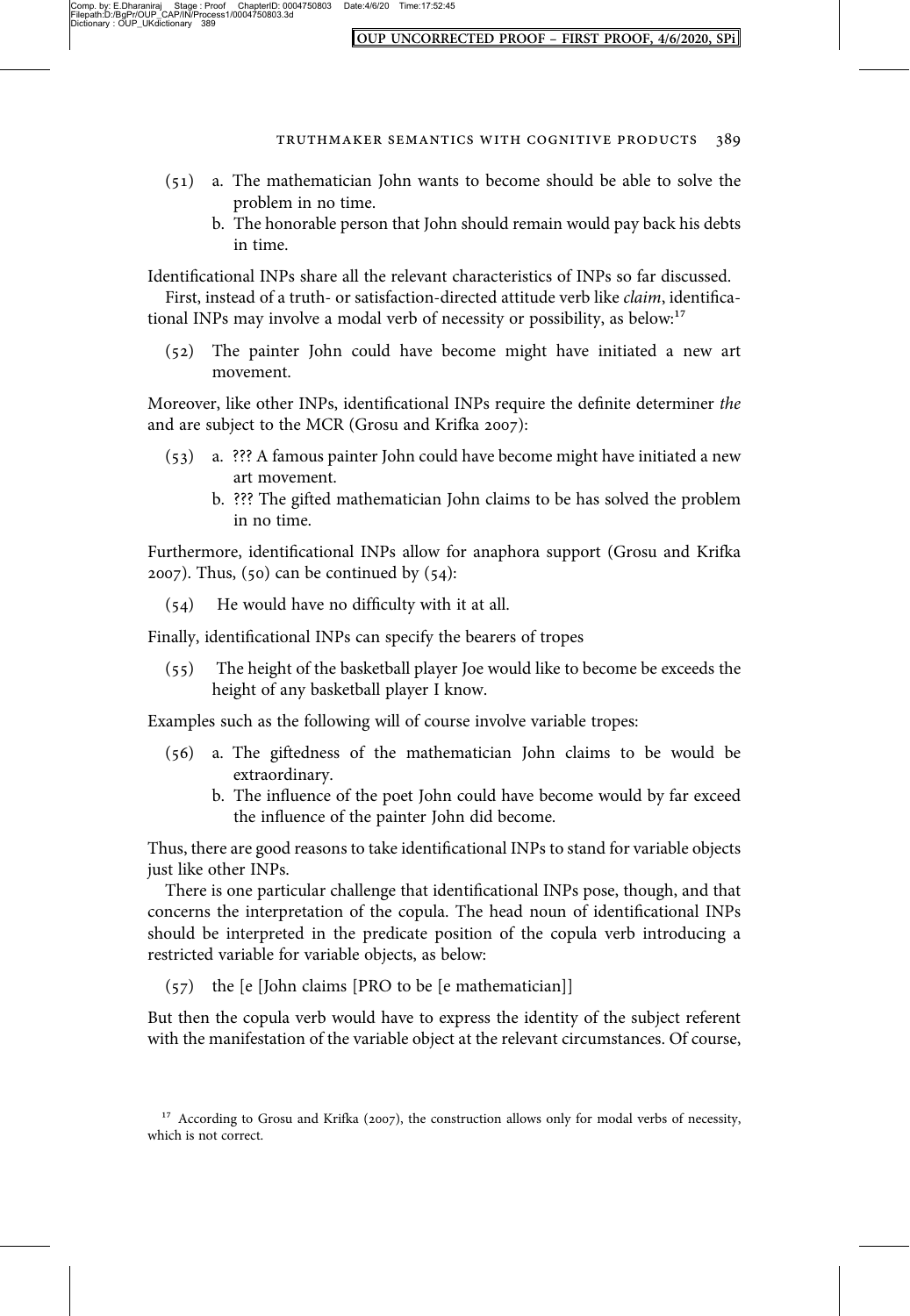this is not compatible with the standard view according to which the predicative complement of be expresses a property predicated of the subject referent.

There is reason, however, to take indefinite complements of be to not just express a property to be attributed to the subject referent, but to introduce an object with which the subject referent is to be identified. There is a significant linguistic difference between indefinite and bare noun complements of copula verbs, as in illustrated below:

- $(58)$  a. John is a mayor.
	- b. John is mayor.

 $(58a)$  identifies John as a mayor, whereas  $(58b)$  merely specifies John's profession. The difference is reflected also in the sorts of questions to which  $(58a)$  and  $(58b)$  are answers. ( $58a$ ) goes along with the proform *what*, as an answer to the question *what* is John? (58b) goes along with the proform  $who$ , as an answer to the question who is John? This indicates that the semantic contribution of the full indefinite complement a mayor of a copula verb will be not be the simple property  $\lambda x$ [mayor(x)], but rather the property  $\lambda y$ [ $\exists x$ (mayor(x) & y = x)]. More generally we have:<sup>18</sup>

 $(59)$  For a copula verb V, a nominal N', and a circumstance i,  $[V a N']$  $\mathbf{z}^i = \lambda \mathbf{z} [V_i(\mathbf{z}, \lambda \mathbf{y}[\exists \mathbf{x} (\mathbf{N}'_i(\mathbf{x}) \& \mathbf{y} =_i \mathbf{x})])]$ 

In  $(59)$ , the identity symbol is relativized to a circumstance, allowing for the identity of the manifestation of the variable object with the subject referent at the circumstance in question.

Based on the syntactic structure in (60a), the mathematician John claims to be can be interpreted as the variable object given in  $(60b)$ , which is equivalent to  $(60c)$ :

(60) a. the [e [John claims [PRO to be [e mathematician]]

b. *min* d $\exists$ e $claim(e, John)$  &  $\forall i(i|\mathbf{r})$  product $(e) \rightarrow be_i(John, \lambda y[M_i(d)$  &  $y=i d$ [1]

c. min d $[\exists e$ (claim $(e, \text{John}) \& \forall i$ (i $\parallel$  product $(e) \rightarrow M_i(d) \& d = j \text{Ohn}$ ))]

Treating "the mathematician John claims to be" as a variable object distinct from John again goes far beyond what most philosophers and ordinary people, upon reflection, may be willing to accept. But it is part of the shallow ontology displayed by natural language—a part of shallow ontology driven entirely by the content of a particular construction.

# Exemptions from the Modal Compatibility Requirement

Let us finally turn to the difference between variable objects subject to the MCR and variable objects not subject to it. The difference can be explained entirely in

<sup>&</sup>lt;sup>18</sup> For an account of indefinite complements of copula verbs that goes in that direction and for further arguments for such an account see Beyssade and Sorin 2005.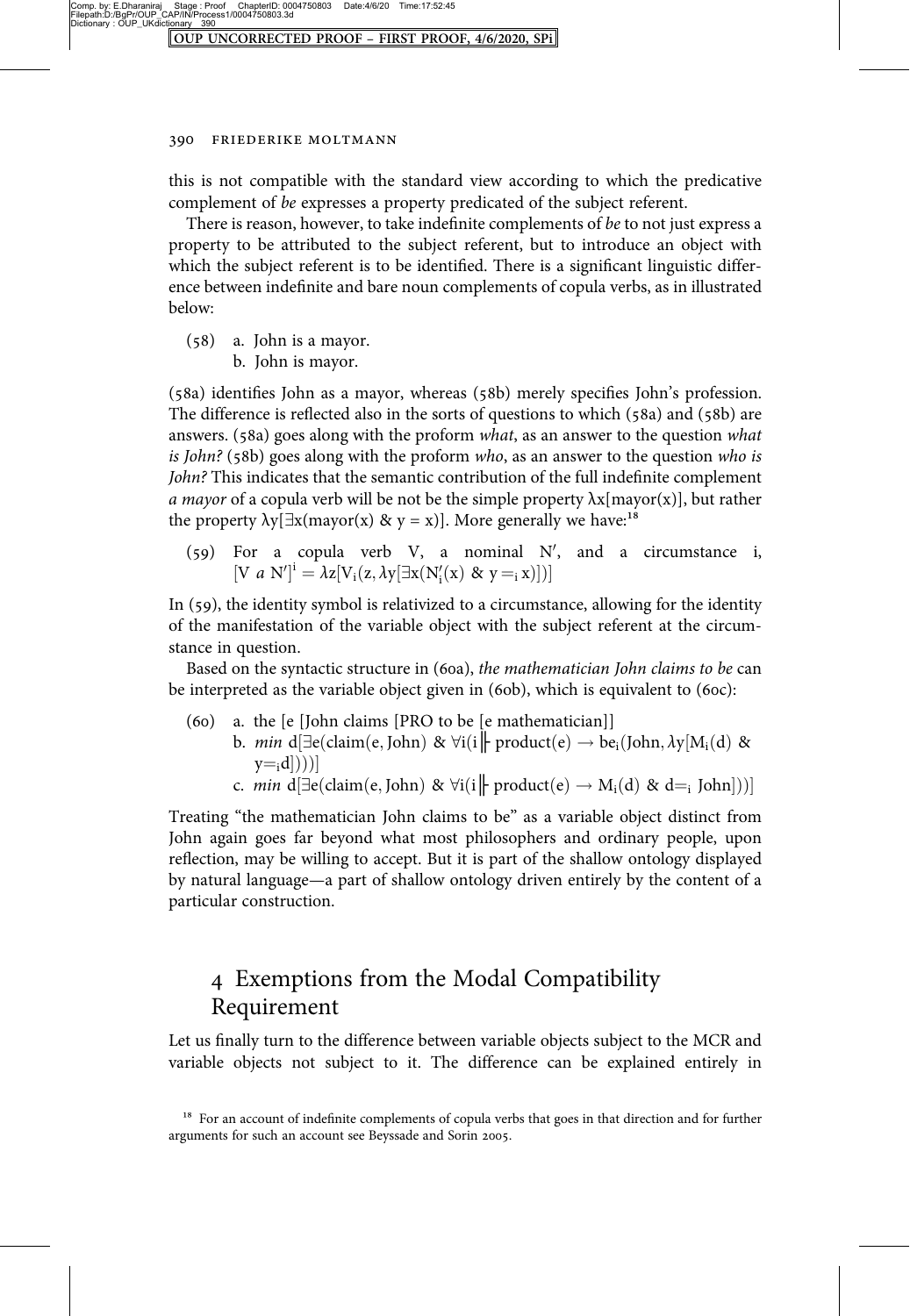EXEMPTIONS FROM THE MODAL COMPATIBILITY REQUIREMENT 391

ontological terms. Let us recall that the MCR does not hold in  $(61a)$  and  $(61b)$ , in contrast to  $(62a)$  and  $(62b)$ :

- $(61)$  a. The number of people that can fit into the bus exceeds the number of people that can fit into the car.
	- b. The length of the vacation John is allowed to take exceeds the length of the vacation Mary is allowed to take.
- (62) a. The impact of the book John needs to write ?? exceeds / ok must exceed / ok might exceed the impact of the book he has already written.
	- b. The elegance of the dress the bridesmaid should wear ?? does not exceed / ok should not exceed the elegance of the dress that the bride will wear.

At first sight, the generalization seems to be that INPs referring to quantitative tropes are not subject to the MCR. But this is not right. The MCR is in place below:

 $(63)$  The number of people John might invite ?? exceeds / ok might exceed the number of people Mary might invite.

Yet the distinction between quantitative and qualitative tropes does matter. This is illustrated by the difference between  $(64a)$  and  $(64b)$  with a one-place evaluative predicate:

 $(64)$  a. The number of papers John has to write during this program is too high. b. The quality of the paper John must write ?? is very high / ok must be very high.

The exemptions from the Modal Compatibility Requirement follows a general condition on when a variable object is the bearer of a particular sort of trope on the basis of its instances bearing particular tropes. This is the condition Trope Inheritance 2. Variable objects can act as the bearer of a single quantitative trope because quantitative tropes can easily enter relations of exact similarity, more easily so than qualitative tropes. Let us take  $(61a)$ . It is quite plausible that the same number of people fit into the bus / the car in the various relevant circumstances, or at least that this is how agents generally perceive things. This means that the number tropes in the relevant circumstances are exactly similar, and given Trope Inheritance 2 that the variable object itself will bear an exactly similar number trope. Trope Inheritance allows a variable object to be the bearer of a single trope on the basis of exactly similar tropes of its manifestations.

Exact similarity among qualitative tropes is unlikely to obtain, given that natural language predicates in general do not express natural qualitative properties, but unspecific, determinable ones. Thus, in  $(62a)$ , for example, it can hardly be the case that the impact of the book John writes in a situation satisfying John's needs is the very same as the impact of the book he writes in any other situation satisfying his needs. Similarly, in (62b) it will hardly be the case that the elegance of the bridesmaid's dress in one situation satisfying the relevant conditions is the very same as the elegance of her dress in any other situation satisfying the relevant condition.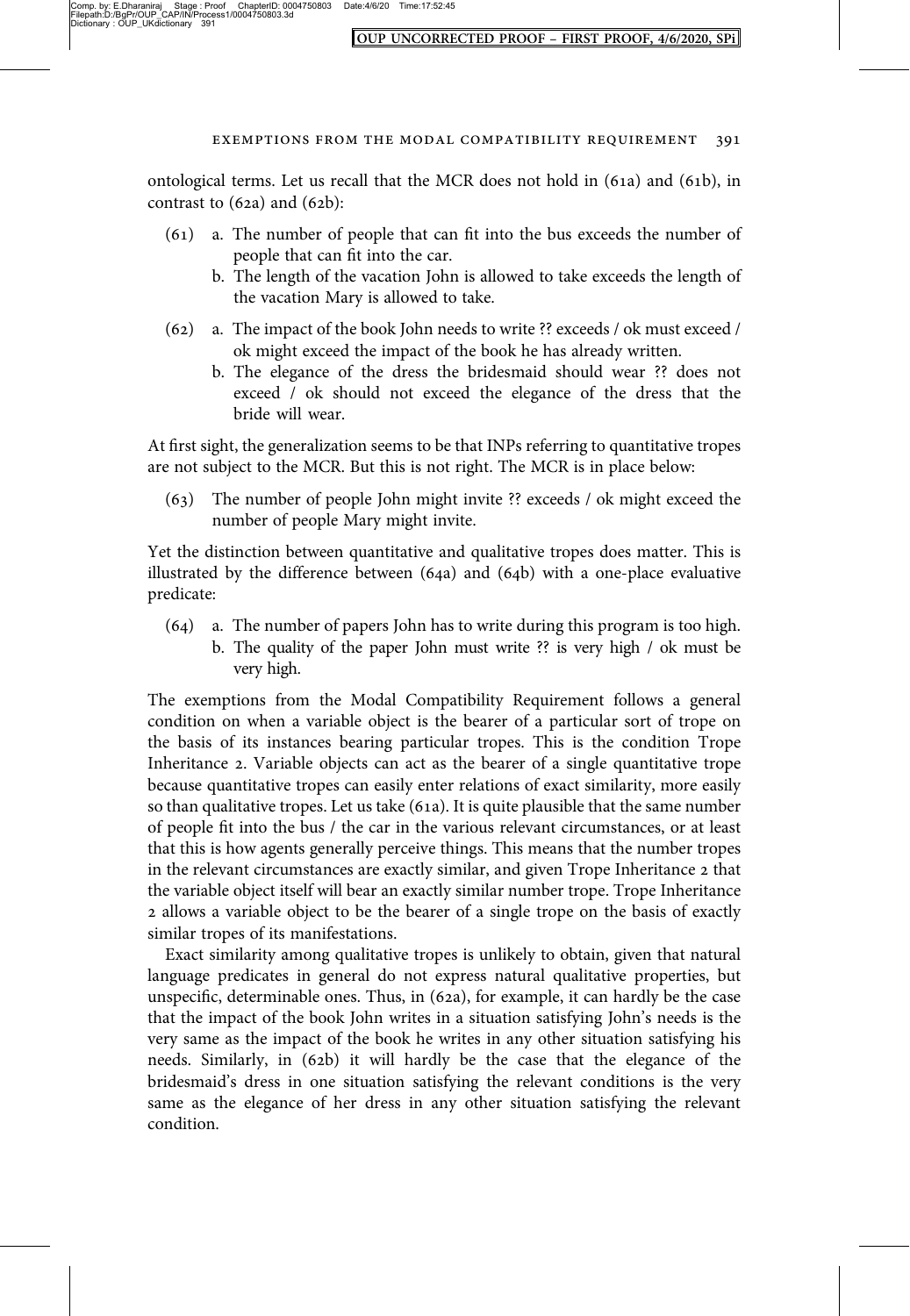The ontological nature of the exemption from the MCR gives significant further support for the variable-objects account of the semantics of INPs.

# Conclusion

Here is a summary of the most important points this paper has established.

First, the various linguistic criteria have supported the view that INPs stand for variable objects, as entities of their own and as part of the shallow, constructiondriven ontology of natural language. The variable objects that INPs stand for are to an extent subject to the very same ontological conditions as drive variable embodiments in general.

The variable objects that INPs stand for crucially involve situations, rather than entire worlds, namely exact truthmakers of the cognitive products on which the variable objects depend. INPs moreover go along with an account of modals and conditionals based on truthmaking situations.

Finally, variable objects need to be sharply distinguished from intentional objects, the nonexistent objects of thought. Intentional objects are not variable objects with possibly different manifestations in different circumstances. The reason is that intentional objects depend on cognitive products that fail to have truthmakers, such as imaginations, descriptions, and thoughts.<sup>19</sup>

### References

Beyssade, C., and C. Sorin (2005). "A Syntax-Based Analysis of Predication." Proceedings of Semantics and Linguistic Theory 15, 44-61.

- Bhatt, R. (2002). "The Raising Analysis of Relative Clauses: Evidence from Adjectival Modification." Natural Language Semantics 10: 43-90.
- Campbell, K. (1990). Abstract Particulars. Oxford: Blackwell.
- Fara, D. G. (2013). "Specifying Desires." Noûs  $47(2)$ : 250-72.
- Fine, K. (1982). "The Problem of Non-existents. I. Internalism." Topoi 1: 97-140.
- Fine, K. (1985). Reasoning with Arbitrary Objects. Oxford: Blackwell.
- Fine, K. (1999). "Things and Their Parts." Midwest Studies of Philosophy 23: 61-74.
- Fine, K. (2001). "The Question of Realism." *Philosophers Imprint*  $1(1)$ .
- Fine, K. (2012). "Counterfactuals without Possible Worlds." Journal of Philosophy 109(3):  $221 - 46.$
- Fine, K. (2017). "Truthmaker Semantics." In B. Hale and C. Wright (eds.), Blackwell Philosophy of Language Handbook. New York, online.
- Forbes, G. (1985). The Metaphysics of Modality. Oxford: Clarendon Press.

<sup>19</sup> I would like to thank Kit Fine for extensive comments of a previous version of this chapter. The chapter has also benefited from the audiences at talks at the University of Amsterdam, the Humboldt University Berlin, the University of Frankfurt, and the University of Goettingen, New York University, and the Conference on the Philosophy of Kit Fine in Sinaia, Romania.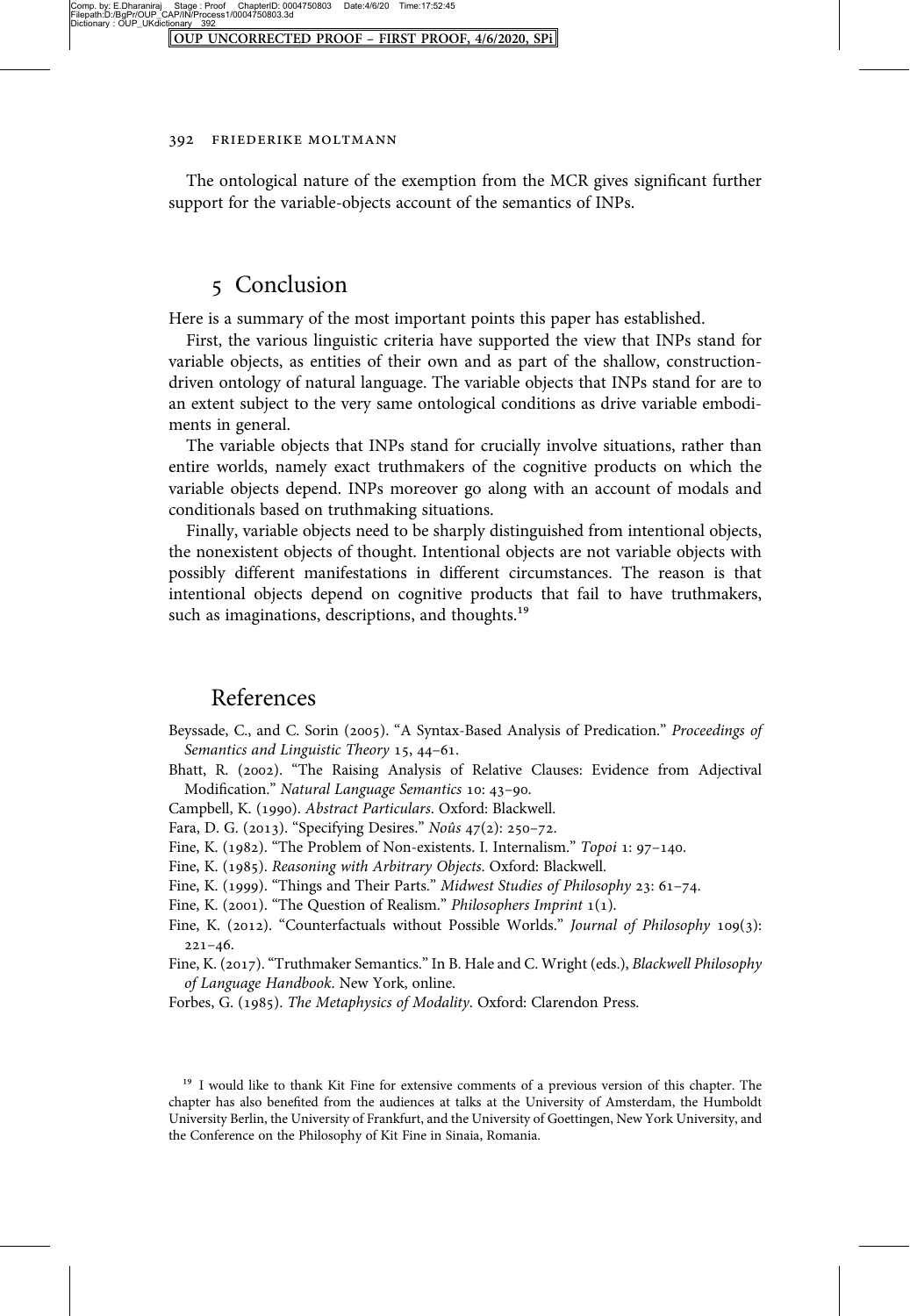REFERENCES 393

- Grosu, A., and M. Krifka (2007). "The Gifted Mathematician that you Claim to be." Linguistics and Philosophy 30:  $445-85$ .
- Grosu, A., and F. Landman (1998). "Strange Relatives of the Third Kind." Natural Language Semantics 6: 125-70.
- Harves, S., and R. Kayne (2012). "Having need and needing have." Linguistic Inquiry 43(1):  $120 - 32.$
- Koslicki, K. (2008). The Structure of Objects. Oxford: Oxford University Press.
- Kratzer, A. (2007/2014). "Situations in Natural Language Semantics." Stanford Encyclopedia of Philosophy. Online.
- Lasersohn, P. (1996). "Adnominal Conditionals." In T. Galloway and J. Spence (eds.), Proceedings from Semantics and Linguistic Theory VI. Ithaca, NY: CLC Publications,  $154 - 66.$
- Lowe, J. (2006). The Four-Category Ontology. A Metaphysical Foundation for Natural Science. Oxford: Oxford University Press.

Mertz, D. W. (1996). Moderate Realism and Its Logic. New Haven: Yale University Press.

Moltmann, F. (1997). "Intensional Verbs and Quantifiers." Natural Language Semantics  $5(1)$ :  $1 - 52.$ 

- Moltmann, F. (2007). "Events, Tropes and Truthmaking." Philosophical Studies 134:  $363 - 403$
- Moltmann, F. (2008). "Intensional Verbs and their Intentional Objects." Natural Language Semantics  $16(3)$ : 239-70.

Moltmann, F. (2009). "Degree Structure as Trope Structure: A Trope-Based Analysis of Comparative and Positive Adjectives." Linguistics and Philosophy 32: 51-94.

- Moltmann, F. (2013a). "Reference to Numbers in Natural Language." Philosophical Studies  $162(3): 499 - 534.$
- Moltmann, F. (2013b). Abstract Objects and the Semantics of Natural Language. Oxford: Oxford University Press.
- Moltmann, F. (2013c). "On the Distinction between Abstract States, Concrete States, and Tropes." In C. Beyssade, A. Mari, and F. Del Prete (eds.), Genericity. Oxford: Oxford University Press, 292-311.

Moltmann, F. (2013d). "Tropes, Bare Demonstratives, and Apparent Statements of Identity." Nous  $47(2)$ : 346-70.

- Moltmann, F. (2014). "Propositions, Attitudinal Objects, and the Distinction between Actions and Products." Canadian Journal of Philosophy  $43(5-6)$ : 679-701.
- Moltmann, F. (2015). "Quantification with Intentional and with Intensional Verbs." In A. Torza (ed.), Quantifiers, Quantifiers, Quantifiers. Dordrecht: Synthese Library,  $141 - 68.$
- Moltmann, F. (2017). "Cognitive Products and the Semantics of Attitude Verbs and Deontic Modals." In F. Moltmann and M. Textor (eds.), Act-Based Conceptions of Propositional Content. Contemporary and Historical Perspectives. New York: Oxford University Press, 254-90.
- Moltmann, F. (2019). "Attitudinal Objects. Their Importance for Philosophy and Natural Language Semantics." In B. Ball and C. Schuringa (eds.), The Act and Object of Judgment. Routledge Studies in Contemporary Philosophy. New York: Routledge, 180-201.
- Montague, R. (1973). "The Proper Treatment of Quantification in Ordinary English." In J. Hintikka et al. (eds.), Approaches to Natural Language. Dordrecht: Reidel.
- Rodriguez-Pereyra, G. (2005). "Why Truthmakers?" In H. Beebee and J. Dodd (eds.), Truthmakers: The Contemporary Debate. Oxford: Oxford University Press,  $17-31$ .

Strawson, P. (1959). Individuals. An Essay in Descriptive Metaphysics. London: Methuen.